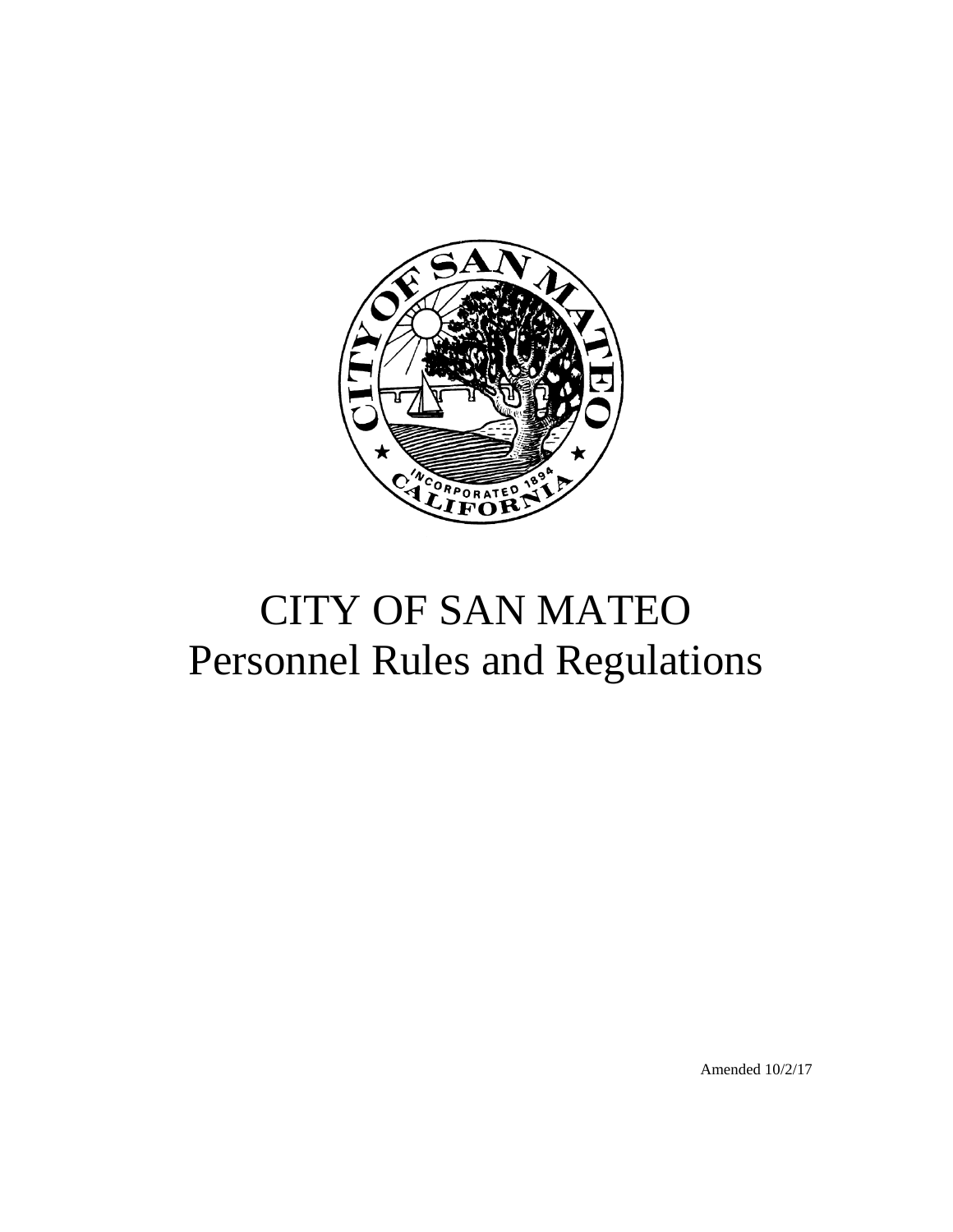# SAN MATEO PERSONNEL RULES AND REGULATIONS TABLE OF CONTENTS

# Section

| 1. | Definitions                                                                                                                                                                                                                                                                                                                                                                | 4  |
|----|----------------------------------------------------------------------------------------------------------------------------------------------------------------------------------------------------------------------------------------------------------------------------------------------------------------------------------------------------------------------------|----|
| 2. | Applications and Examinations<br>A Character of Examinations<br>B<br><b>Promotional Examinations</b><br>C Notice of Examinations<br>D Disqualification<br><b>Conduct and Rating of Examinations</b><br>E<br><b>Inspection of Keyed Examination Book</b><br>$F_{-}$<br>G Inspection of Examination Papers<br>H Medical Examination<br>Appeal for Review of Examination<br>I | 7  |
| 3. | <b>Employment Lists</b><br>A Establishment of Employment Lists<br>Duration of Employment Lists<br>B<br>C Removal of Names from Employment Lists<br>D Inactive Status<br>Appeal Of Removal From Employment List<br>E                                                                                                                                                        | 11 |
| 4. | <b>Certification of Eligibles</b><br>A Request for Certification<br>Number of Names to be Certified<br>B<br>C Order of Certification                                                                                                                                                                                                                                       | 13 |
| 5. | Appointments<br>A Entrance Appointment<br><b>B</b> Promotional Appointment<br>C Provisional Appointment<br>D Unclassified Appointment                                                                                                                                                                                                                                      | 14 |
| 6. | Probationary Period<br>A Nature, Purpose and Duration<br><b>Conditions Preliminary to Permanent Appointment</b><br>B<br>Promotions During Probation<br>$\mathsf{C}$                                                                                                                                                                                                        | 15 |
| 7. | <b>Transfers and Voluntary Demotions</b><br><b>Transfers</b><br>A<br><b>Voluntary Demotions</b><br>B                                                                                                                                                                                                                                                                       | 16 |
| 8. | Resignation, Discipline and Due Cause                                                                                                                                                                                                                                                                                                                                      | 17 |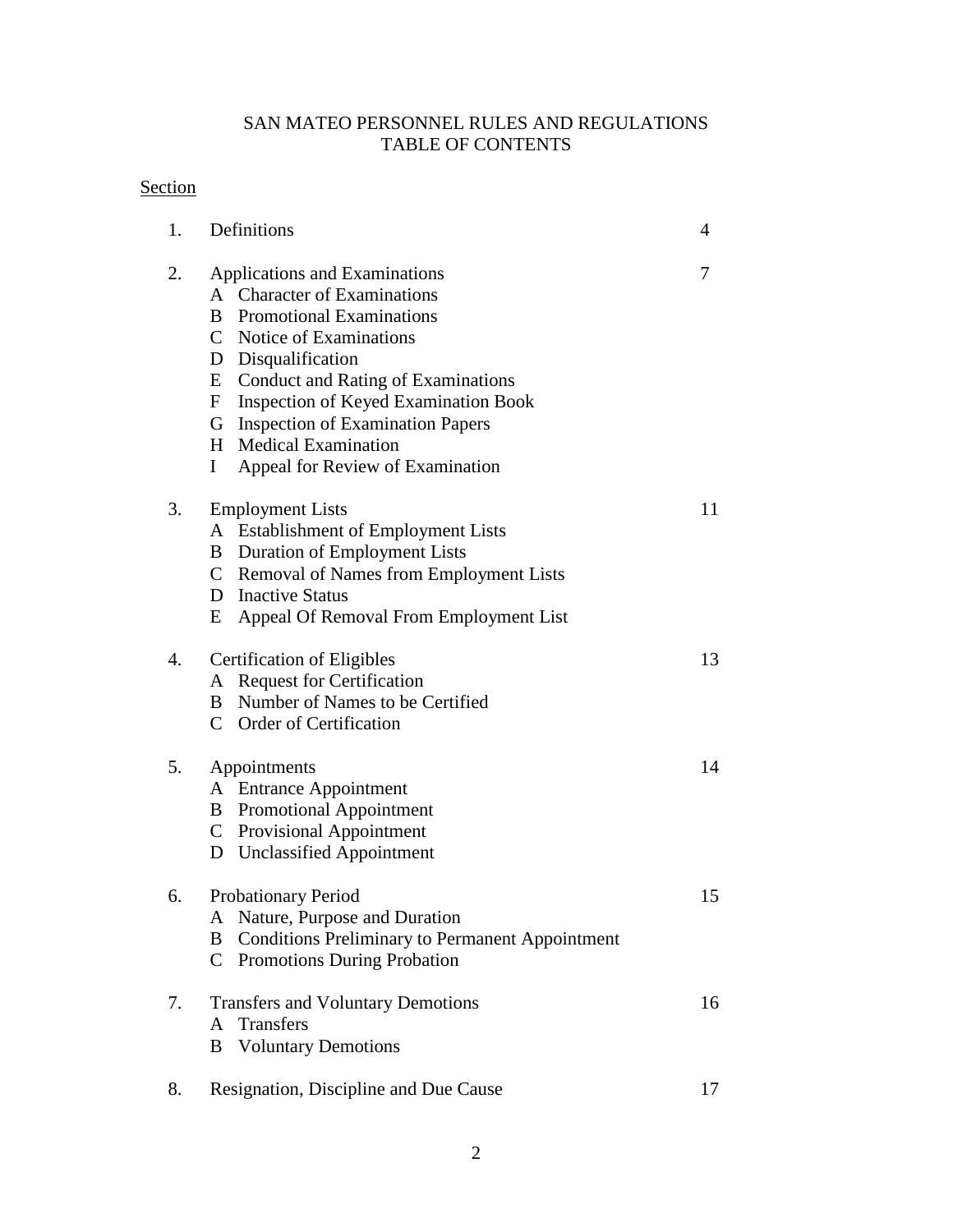|     |                                                                 | A Resignation<br><b>B</b> Discipline<br>C Due Cause                                                                                                                                                                                                                                                                                                                                                                                                                                                                              |    |
|-----|-----------------------------------------------------------------|----------------------------------------------------------------------------------------------------------------------------------------------------------------------------------------------------------------------------------------------------------------------------------------------------------------------------------------------------------------------------------------------------------------------------------------------------------------------------------------------------------------------------------|----|
| 9.  |                                                                 | Attendance, Leave, Compensation, Training<br>A Pay Scale Standards<br><b>B</b> Conversion Factors<br>C Hours of Employment<br>D Overtime<br>E Vacation<br>F Paid Leaves of Absence<br>G Leave of Absence Without Pay<br>H Retirement                                                                                                                                                                                                                                                                                             | 19 |
| 10. |                                                                 | Performance Ratings- Personnel Files<br>A Performance Ratings<br><b>B</b> Personnel Files                                                                                                                                                                                                                                                                                                                                                                                                                                        | 23 |
| 11. |                                                                 | <b>Classification Plan</b><br>A Allocation of Positions<br><b>B</b> Class Specifications<br>C New Positions                                                                                                                                                                                                                                                                                                                                                                                                                      | 24 |
| 12. | B<br>D<br>E<br>$\mathbf{F}$<br>G<br>H<br>$\mathbf{I}$<br>J<br>L | Certification and Decertification of Employee Organizations<br>A Rules and Regulations<br>Representation<br>C Recommendation to City Council<br>Types of Employee Organizations<br>Criteria for Appropriate Units<br><b>Information Concerning Organizations</b><br>Certification as an Employee Organization<br>Certification as a Recognized Employee Organization<br>Decertification of Recognized Employee Organization<br>Modification of Appropriate Unit<br>K Election Procedure<br>Appeals of Representation Proceedings | 25 |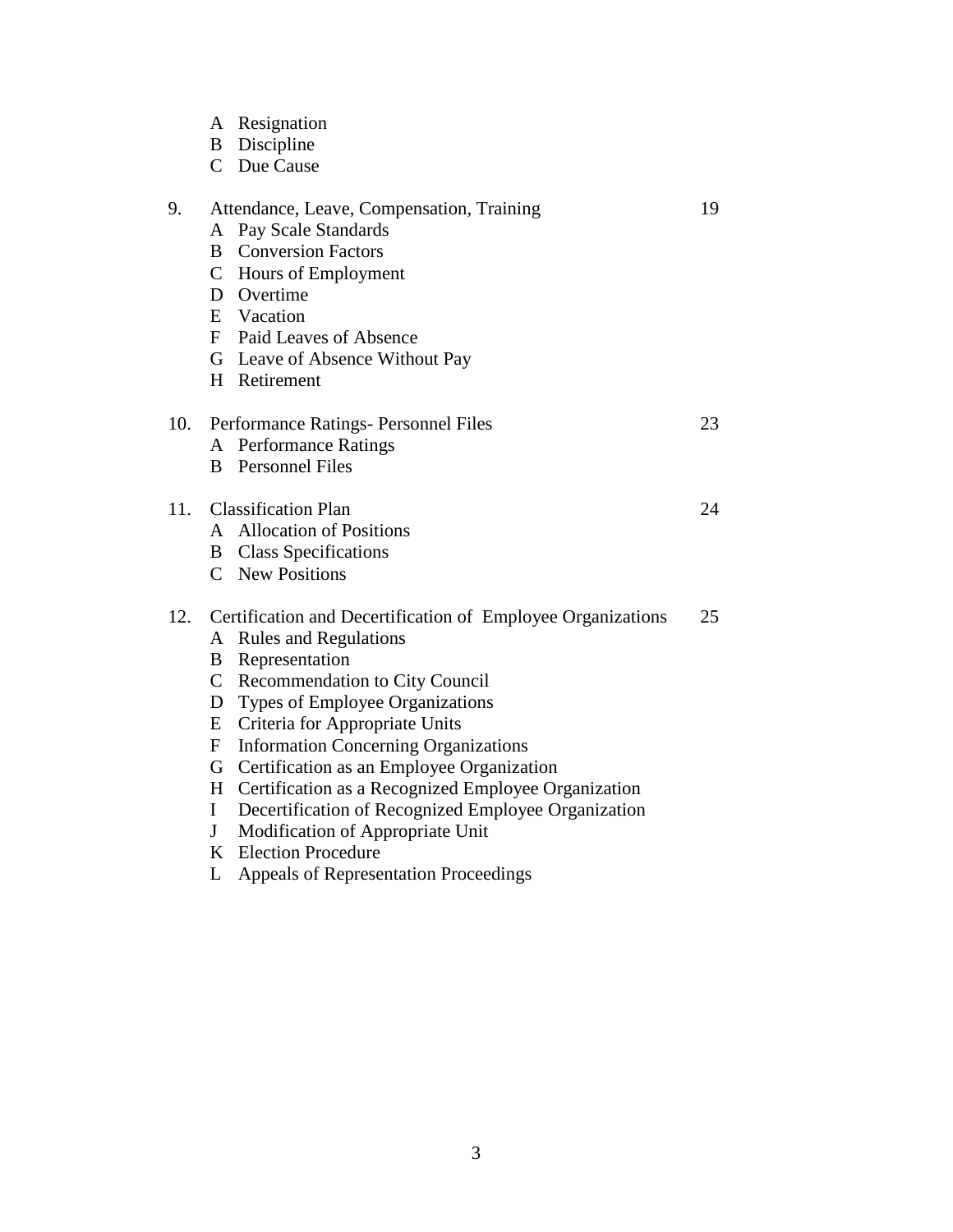# SECTION 1

# DEFINITIONS

The following definitions apply throughout these Rules unless the context clearly requires another meaning.

(1) "APPOINTMENT" shall mean the offer to and acceptance by a person of a position in the classified service through selection from an employment list in accordance with Chapter 5.

(2) "BANDING" shall mean a scoring method used to group test scores in a specific range. Candidates whose scores fall within the same range are grouped together and are considered to have the same score.

(3) "BOARD" used alone shall mean the San Mateo City Personnel Board.

(4) "BREAK IN SERVICE". Resignation to leave the classified service, failure to report for duty, or discharge for cause shall be considered a break in service. (Technical termination to accept another position in the classified service shall not be considered a break,)

(5) "CLASSIFIED SERVICE". Synonymous with "Competitive Service."

(6) "COMPETITIVE SERVICE". All positions of employment in the service of the City, except those specifically excluded by Chapter 2.57.060 of the Personnel System.

(7) "CONTINUOUS EXAMINATION". An open competitive examination which is administered periodically and as a result of which names are placed on an employment list for a period of not more than one year.

(8) "CONTINUOUS SERVICE" shall mean service in the classified service in any classification since original regular permanent appointment, excluding any time prior to a break in service.

(9) "DISMISSAL" shall mean the termination of employment of an employee for cause.

(10) "ELIGIBLE" shall mean any applicant for a merit examination who receives a final passing rating and whose name appears on the employment list.

(11) "EMERGENCY EMPLOYEE" shall mean employees who are hired to meet the immediate requirements for an emergency condition, such as extraordinary fire, flood, or earthquake which threatens life or property.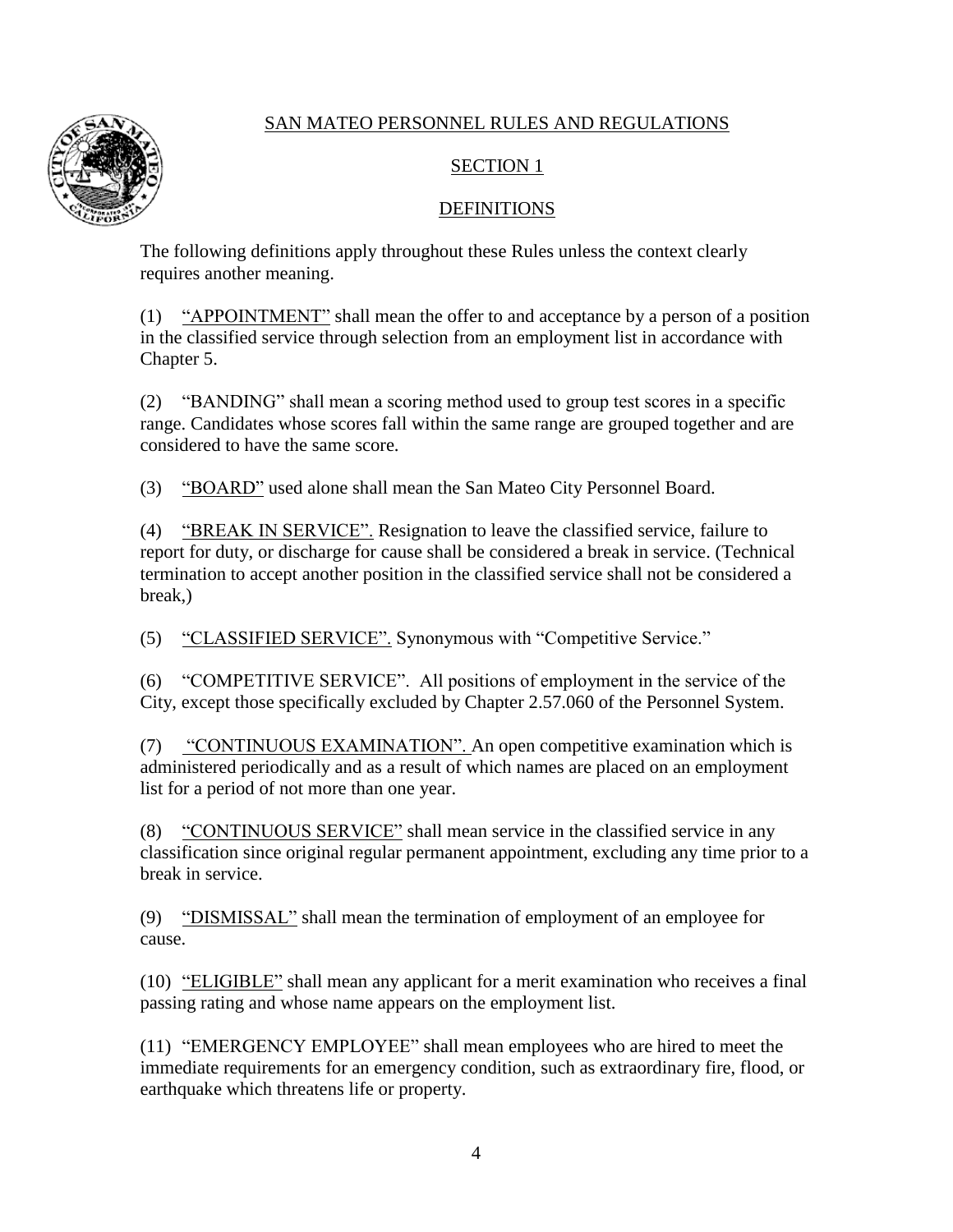(12) "EMPLOYEE" means any person in the employ of the City of San Mateo who is engaged on a full or part-time or per diem basis in the service of the City.

(13) "EXEMPT POSITION". Positions exempted from the competitive service.

(14) "HOURLY OR PER DIEM EMPLOYEES". Employees who do not exceed 1040 hours in one fiscal year and are not in the competitive service.

(15) "LAYOFF". Unless provided otherwise in a Memorandum of Understanding with a recognized employee organization, layoff and reemployment therefrom shall be in accordance with the provisions of Section 2.57.140 of the San Mateo Municipal Code.

(16) "LIMITED DURATION POSITIONS". Non-permanent positions that do not exceed three (3) years. They can be utilized for any of the following reasons: (1) where the position is created for a project(s) or work that is expected to be completed within three (3) years; (2) where the position is funded by grant funds of three (3) or less years in duration; (3) where the position is funded by moneys from capital or enterprise funds that may be unavailable after three (3) years; or (4) time-limited trainee positions. Employees shall be informed of the expected duration of the position at the time of employment. At the end of the position's duration, employment shall terminate with no right to appeal, and the employee shall not have layoff rights, bumping rights, severance payments or reemployment rights. Should an employee who was originally hired to fill a limited duration position be later appointed to a permanent merit position, his/her hire date will be that date that service began in the limited duration position.

(17) "MERIT EMPLOYEES". Employees who are in the competitive service.

(18) "MINIMUM QUALIFICATIONS" shall mean the qualifications of education and experience, and other qualifications to be measured by written tests, practical tests, and qualifications appraisal interviews, or a combination of such as a prescribed for a given class in the City's classification plan.

(19) "PART-TIME MERIT EMPLOYEES". Unless provided otherwise in a Memorandum of Understanding with a recognized employee organization, part-time merit employees are employees expected to work less than full-time but more than 1040 hours in a fiscal year. Such part-time employees shall receive pro-rated benefits.

(20) "PERMANENT EMPLOYEE" shall mean an employee who has permanent status in the competitive service.

(21) "PERMANENT STATUS" shall mean the status of an employee who is lawfully retained in a position after completion of probationary period provided in these Rules.

(22) "PERSONNEL OFFICER" shall mean the City Manager of the City of San Mateo, or his/her designee, as set forth in Section 2.57.030 SMMC .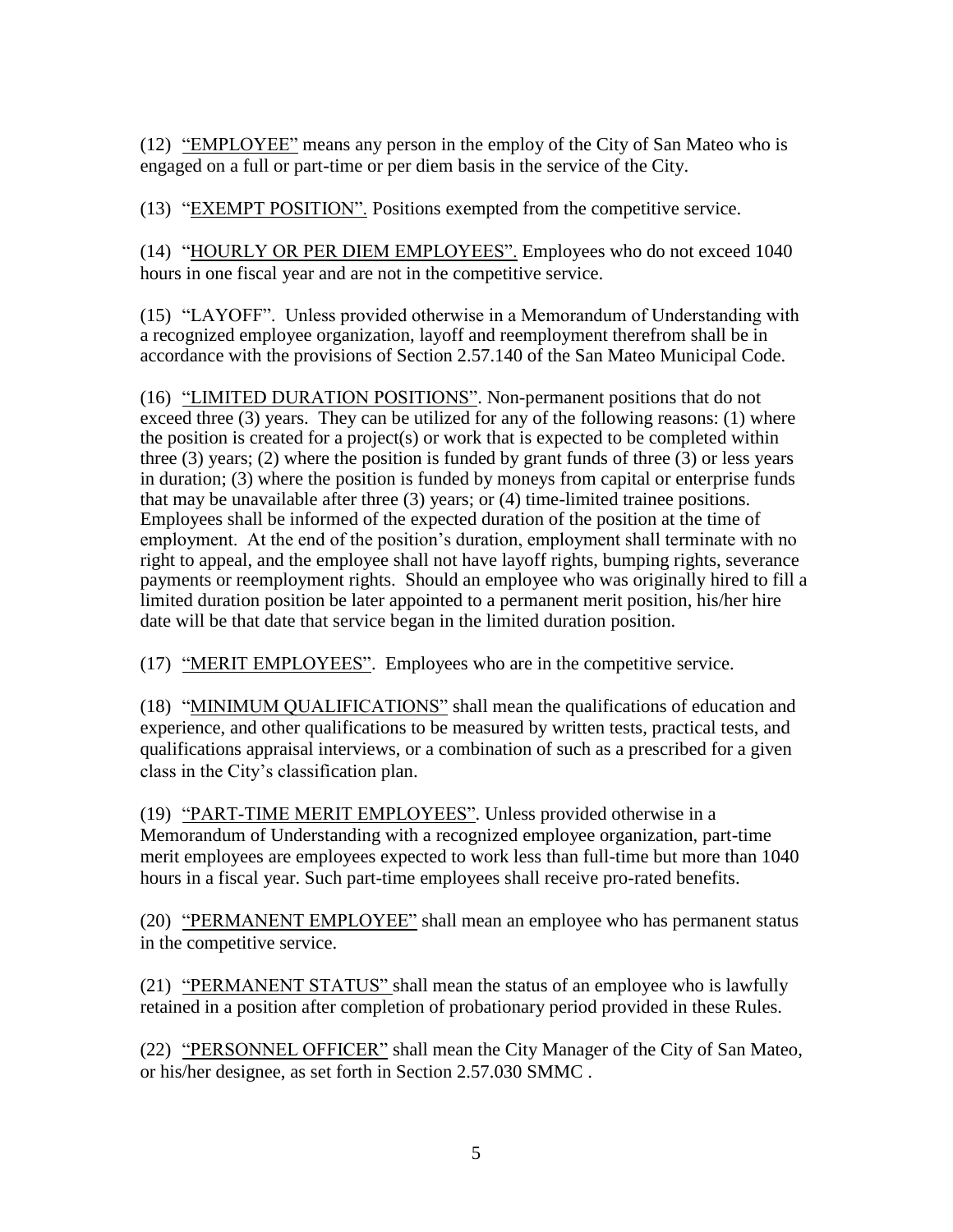(23) "PROBATIONARY STATUS" shall mean the status of an employee who has been certified and appointed from an employment list, but who not completed the probationary period.

(24) "PROBATIONER" shall mean an employee who has probationary status.

(25) "PROMOTIONAL EMPLOYMENT LIST" shall mean an officially promulgated list of eligibles for a class or position in a promotional merit system examination as described in Chapter 2 of these Rules and Regulations.

(26) "REEMPLOYMENT LIST" shall mean a list of persons in a particular class who have probationary or permanent status, and who have been legally laid off.

(27) "RESIGNATION" shall mean the termination of employment of an employee made at the request of the employee.

(28) "SALARY ADVANCEMENT' shall mean an increase in salary within the salary range prescribed for the class by the City Salary Schedule.

(29) "SALARY" or "WAGE" shall mean the amount of money or credit received as compensation for services rendered exclusive of mileage, traveling allowances, and other sums received for actual and necessary expenses in the performance of duties in a position of the classified service.

(30) "WAIVER" shall mean the relinquishing of any right for consideration to appointment and assignment to a particular position.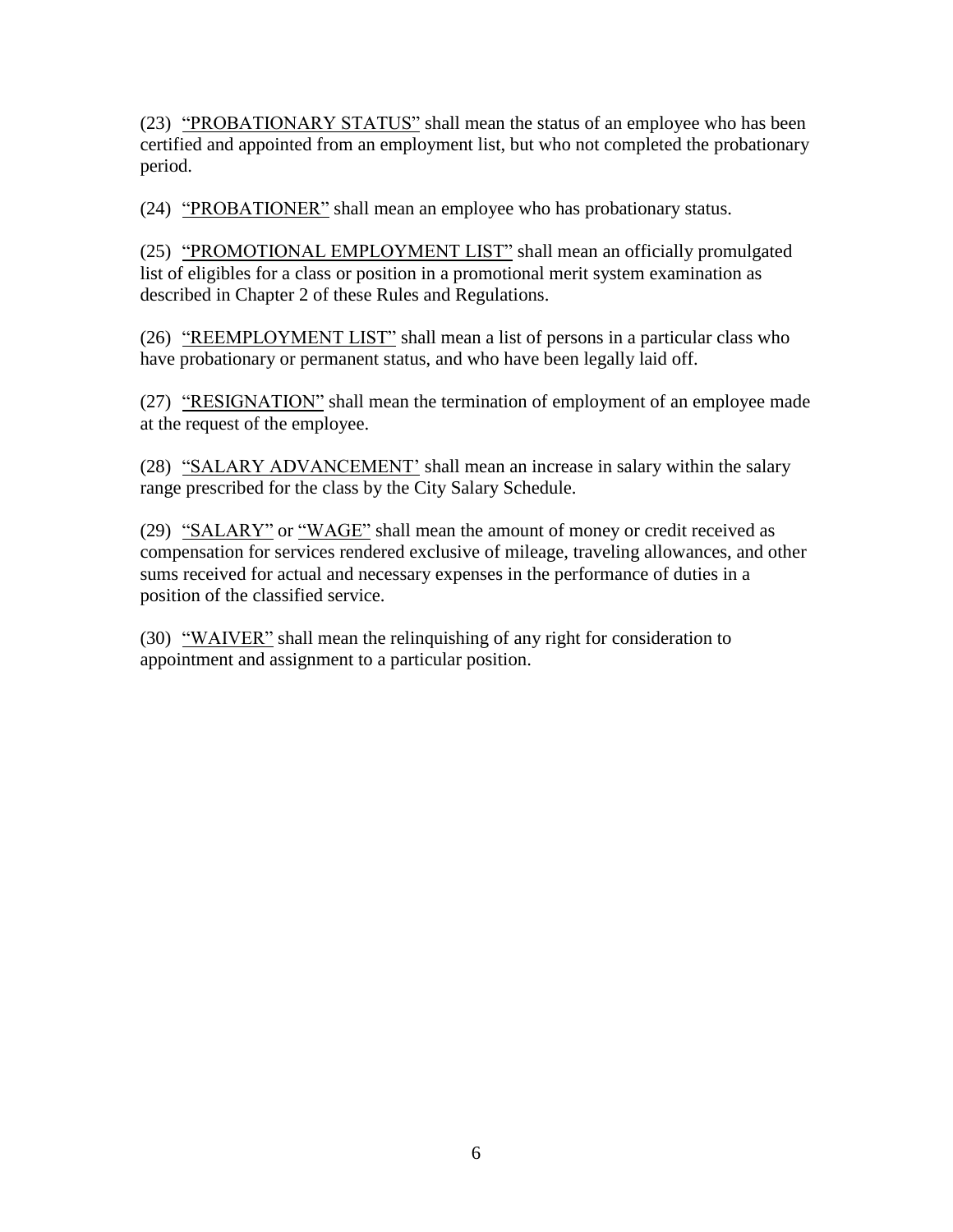# SECTION 2

# APPLICATIONS AND EXAMINATIONS

# Section 2A. CHARACTER OF EXAMINATIONS.

(1) Examinations may be written, oral, or in the form of practical demonstration of skill and ability, or any combination of these. Any investigation of education, experience, character, or identity, and any test of technical knowledge, ability, manual skill or physical and mental fitness or other relevant factors may be included in the examination.

### Section 2B. PROMOTIONAL EXAMINATIONS.

(1) Promotional examinations shall be conducted on order of the Personnel Officer whenever practical and consistent with the best interest of the service. Merit employees are encouraged to prepare for, and compete in, promotional examinations. Only permanent employees who meet the requirements set forth in the promotional examinations may apply. The promotional examination may include any of the selection techniques mentioned in Section 2A(1), or any combination of them. Reasonable consideration shall be given to length of service and demonstrated capacity to perform the duties of the higher position.

#### Section 2C. NOTICE OF EXAMINATIONS.

- (1) A public announcement shall include information concerning:
	- a. The nature of work to be performed.
	- b. The salary paid.
	- c. The qualifications required for consideration.
	- d. The examination process.
	- e. How to participate in the examination.

(2) Recruiting and/or advertising shall be conducted so as to provide equal employment opportunities to persons in the effective job market and a pool of qualified applicants in the City.

#### Section 2D. DISOUALIFICATION.

(1) An application may be rejected or an applicant may be disqualified in an examination by the Personnel Officer if the applicant:

a. Is found to lack one or more of the requirements established for the examination or position for which he or she applies.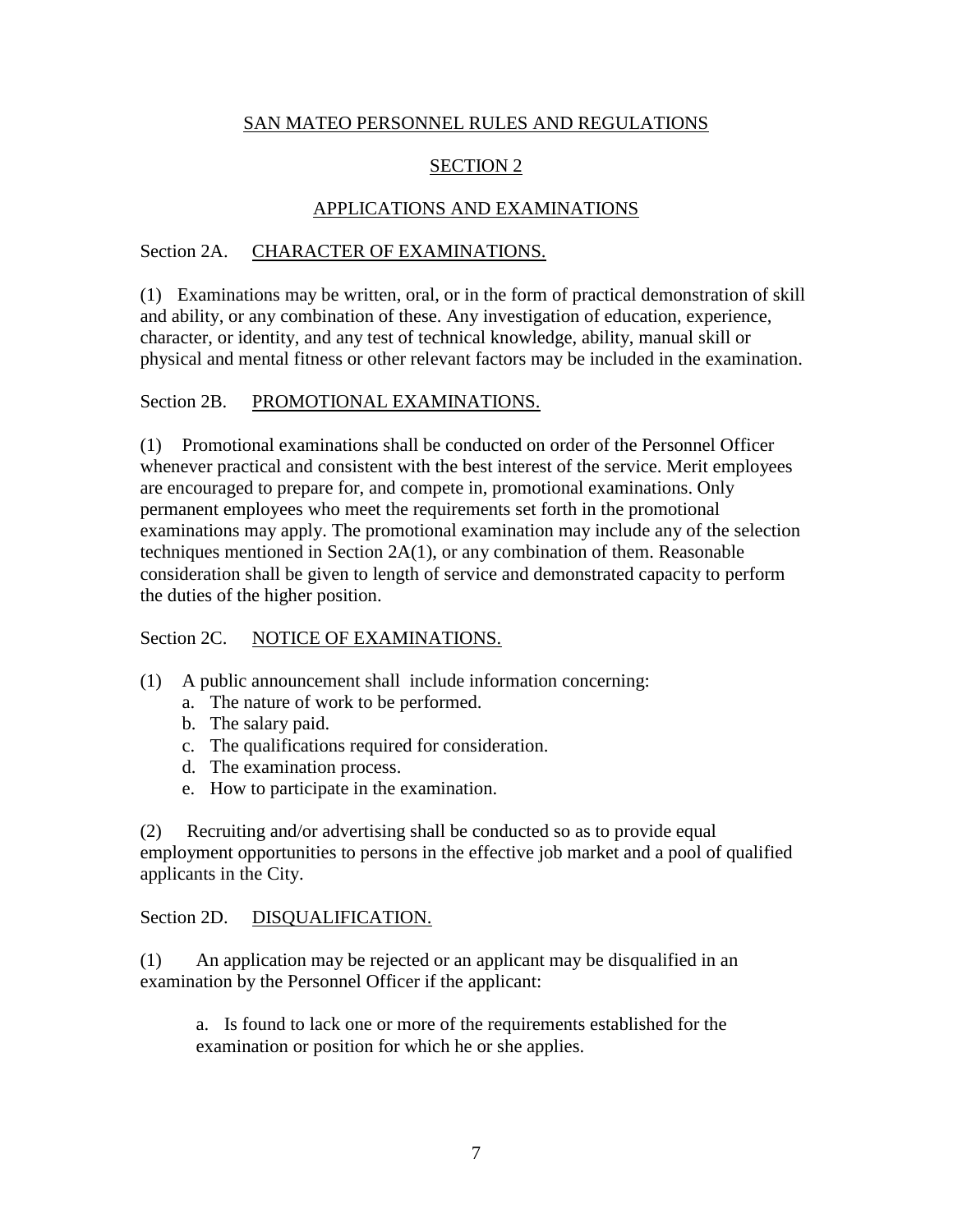b. Has demonstrated disruptive or unprofessional conduct.

c. Had left employment with the City of San Mateo not in good standing, including, but not limited to, resigning with less than two weeks' notice, termination for cause, failure to pass probation, or resignation in lieu of termination/probationary rejection.

d. Has been dismissed or resigned from any position for delinquency, misconduct, or similar cause which would be a cause for dismissal from City service.

e. Has used or attempted to use political pressure or bribery to secure an advantage in the examination or appointment.

f. Has directly or indirectly obtained, or attempted to obtain, information regarding examinations to which an applicant he or she was not entitled.

g. Has failed to submit an application correctly or within the prescribed time limits.

h. Has intentionally practiced, or attempted to practice, any deception or fraud in his or her application, on the examination or in securing eligibility.

i. Has otherwise violated provisions of these Rules.

# Section 2E. CONDUCT AND RATING OF EXAMINATIONS

(1) Examination shall be conducted and rated in accordance with the procedure described in the official announcement.

(2) Ties in final scores shall be broken by scores received on the most important portion of the examination as reflected by the weights assigned in the examination announcement.

(3) Each applicant shall be notified of his or her final band or score if successful in an examination, or of disqualification under Section 2D and of the reasons for the disqualification.

#### Section 2F. **INSPECTION OF KEYED EXAMINATION BOOK**

(1) A candidate shall have the privilege of inspecting a keyed copy of a written examination for the purpose of requesting a review of such items as the candidate may believe are incorrectly or improperly keyed. No such inspection shall be permitted of standardized or copyrighted tests, or of a test not scored by an absolute standard.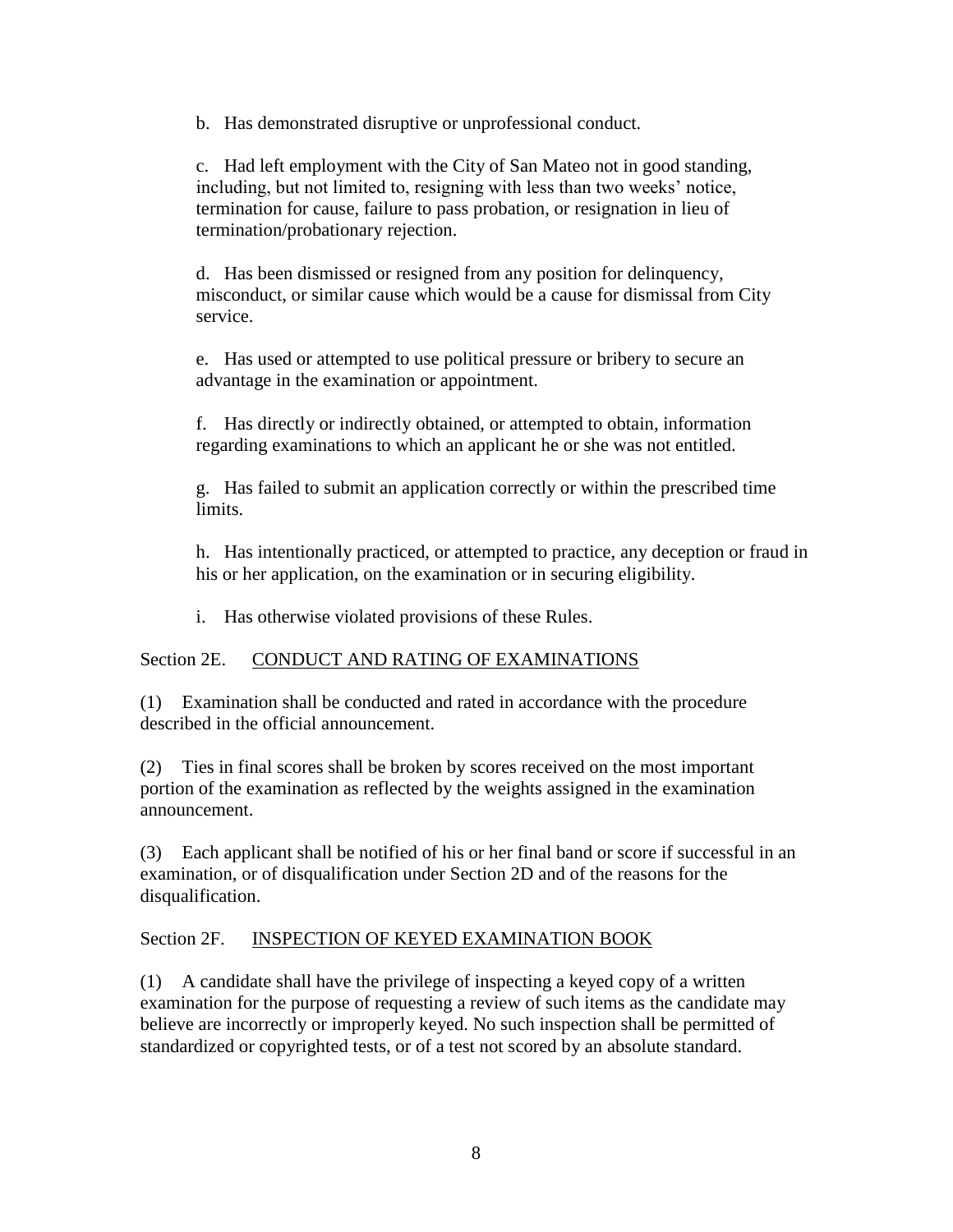(2) Keyed copies of written examinations subject to inspection shall be made available for inspection by candidates for three (3) days following administration of the examination, unless announced otherwise to the candidates. No further inspection of keyed examination books shall be permitted after such period of time.

(3) Regulations concerning the giving of notice, the type of inspection, who may inspect, and the time, place, manner and frequency of inspection may be established to prevent the abuse of this privilege.

# Section 2G. INSPECTION OF EXAMINATION PAPERS.

(1) Any candidate shall have the privilege of inspecting the candidate's own written examination papers during the hours the City Hall is open within the three (3) days after notice of written examination results are mailed or delivered, for the purpose of detecting whether any clerical or other error has been made in the scoring of the papers.

(2) Regulations concerning the type of inspection, who may inspect, and the time, place, manner, and frequency of inspection may be established to prevent the abuse of this privilege.

(3) Any error in scoring, if called to the attention of the Human Resources Department within this period, shall be corrected.

# Section 2H. MEDICAL EXAMINATION

(1) Applicants for certain positions shall be required to pass a medical examination administered by, or approved by, a physician, or physicians, designated by the City prior to appointment. Applicants shall be entitled to only one medical examination, unless further medical examinations have been recommended in writing to the Human Resources Department by the approving physician designated by the City.

# Section 2I. APPEAL FOR REVIEW OF EXAMINATION

(1) Any candidate shall have the right to file in writing with the Human Resources Department an appeal against any part of the examination process described in Section 2A (1) of this Chapter. Such appeal shall cite the item, decision, action or portion of the examination process against which the appeal is directed, the reason for the appeal, and the action requested in sufficient detail to enable the reviewing authority to understand the nature of the appeal.

(2) Any appeal against an examination shall be submitted within the appeal periods specified below:

a.An appeal concerning any statement in the examination announcement shall be filed by the closing date for receipt of application.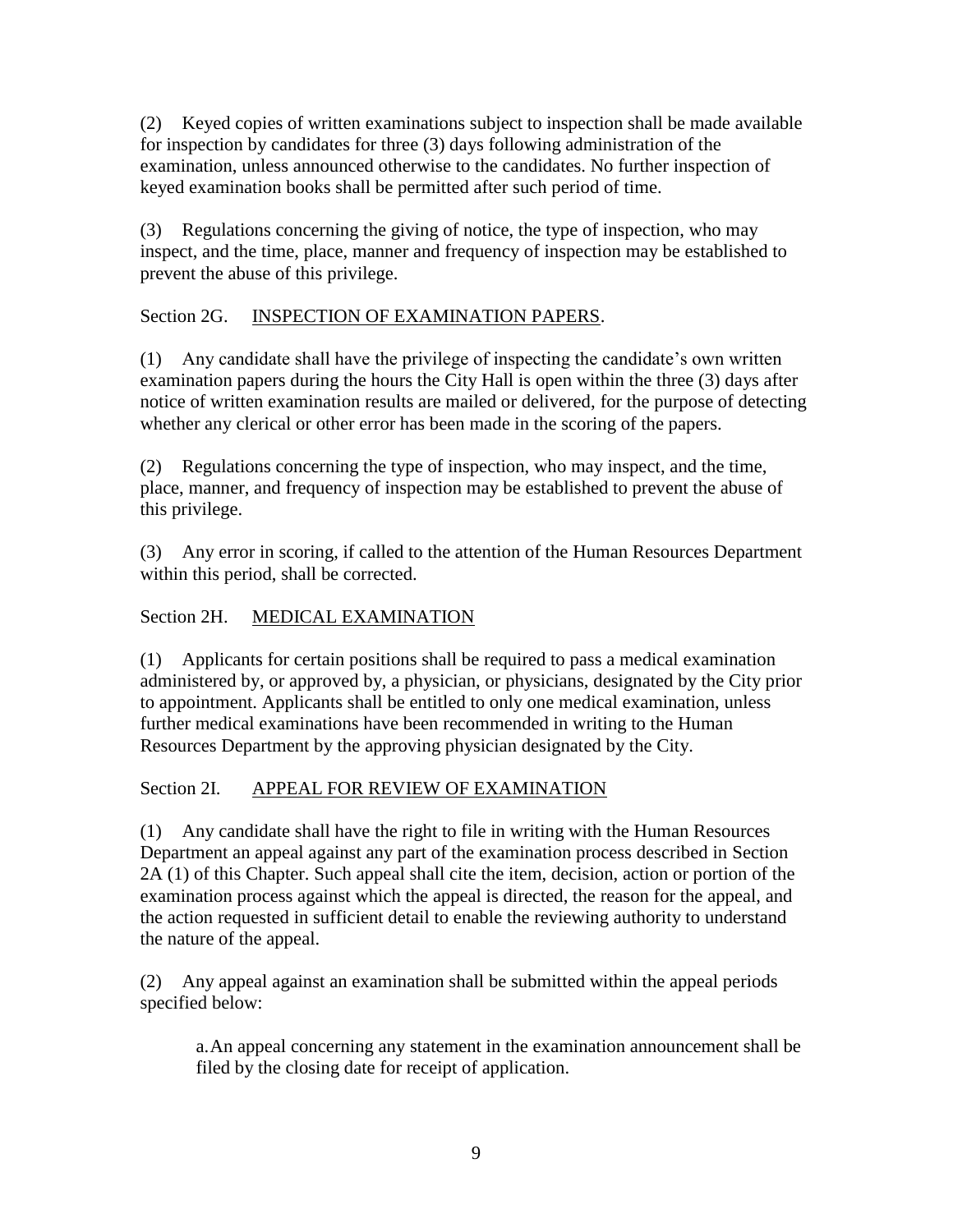b.An appeal concerning the rejection of an application shall be filed within three (3) days from the date of notification.

c.An appeal concerning the contents or method of administration of any portion of an examination shall be filed within three (3) days after administration of the portion of the examination against which the appeal is directed.

d.An appeal concerning the results of an examination shall be filed within three (3) days from the date of notification.

(3) No employment list shall be established until all the disputed questions and disputed portions of the examination have been resolved. The administration of an examination needs to be postponed pending outcome of any appeal directed against any portion of it.

(4) Appeals on examination by candidates shall be handled by the Human Resources Director, who may consult with the department, experts in the field, or other resources to determine whether the question or questions should stand, alternate questions be approved, or be eliminated. The decision of the Human Resources Director shall be final and conclusive.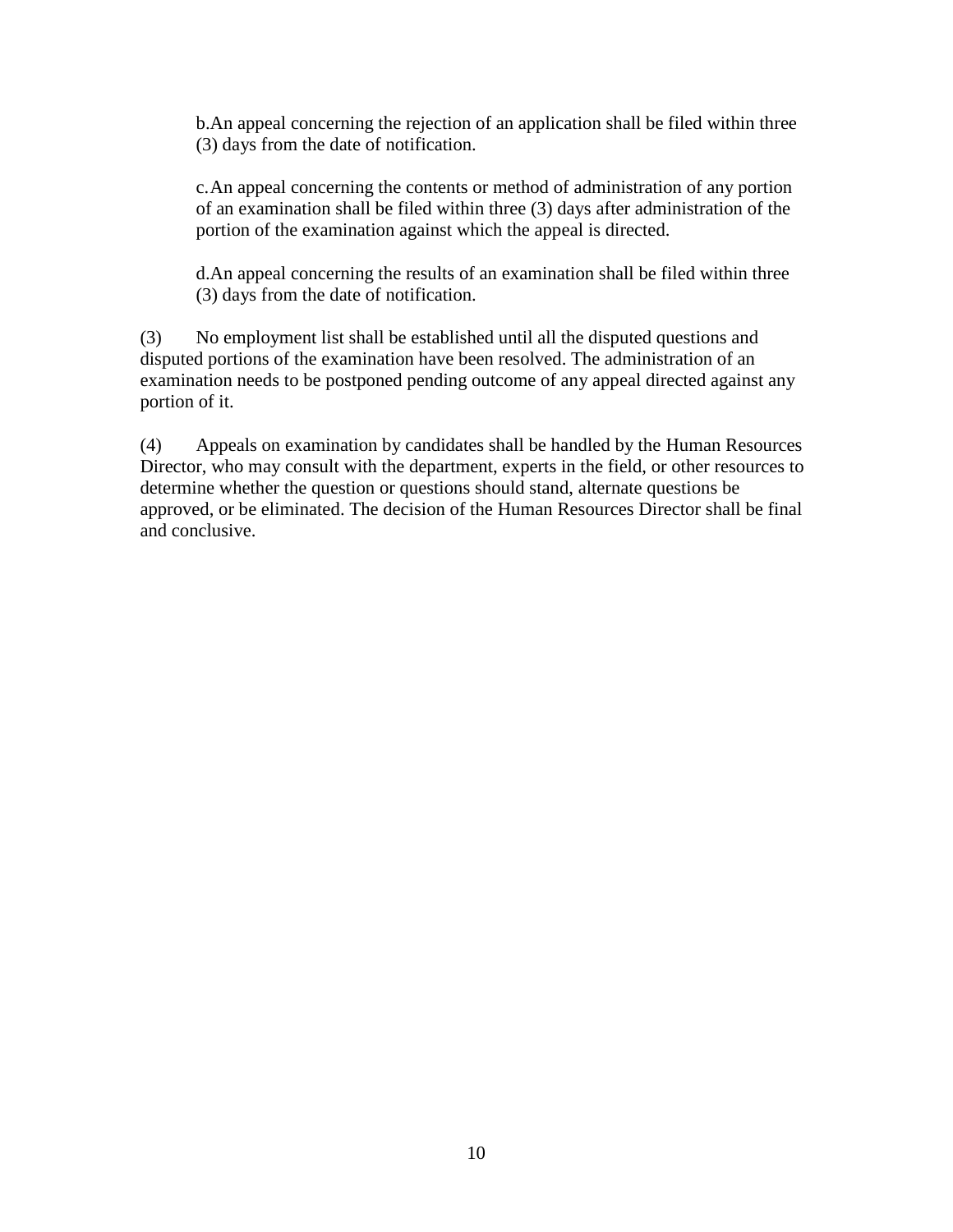# SECTION 3

# EMPLOYMENT LISTS

# Section 3A. ESTABLISHMENT OF EMPLOYMENT LISTS

(1) After each examination, the Personnel Officer shall prepare an employment list of persons qualified.

### Section 3B. DURATION OF EMPLOYMENT LISTS.

(1) Open competitive employment lists shall remain in effect for six months, unless sooner exhausted, or abolished as specified in 3B(4) . The list may be extended by action of the Personnel Officer for a period of up to twelve months. In no event shall an open competitive employment list remain in effect for more than one and one-half years.

(2) Promotional employment lists shall remain in effect for two years, unless sooner exhausted, or abolished as specified in 3B (4), or announced for a shorter period as approved by the Personnel Officer, and may be extended by action of the Personnel Officer, but in no event shall a promotional employment list remain in effect for more than two and one-half years.

(3) In cases where open competitive examinations are held continuously, names resulting from such examinations shall remain on the employment lists for a period of one year.

(4) An employment list may be exhausted and abolished when all candidates have been contacted and considered, if available, for appointment.

#### Section 3C. REMOVAL OF NAMES FROM EMPLOYMENT LISTS

(1) The Personnel Officer may remove the name of an eligible from an employment list:

a. On evidence that the eligible cannot be located; or

b. On receipt of statement from the eligible in writing that he or she no longer desires consideration for the position with the City; or

c. If the eligible fails to respond within 72 hours after any notice sent to him or her requiring an answer, or fails to keep the Human Resources Department advised of his or her correct address and telephone number; or

d. If two offers of probationary appointment to the class for which the employment list was established have been declined by the eligible; or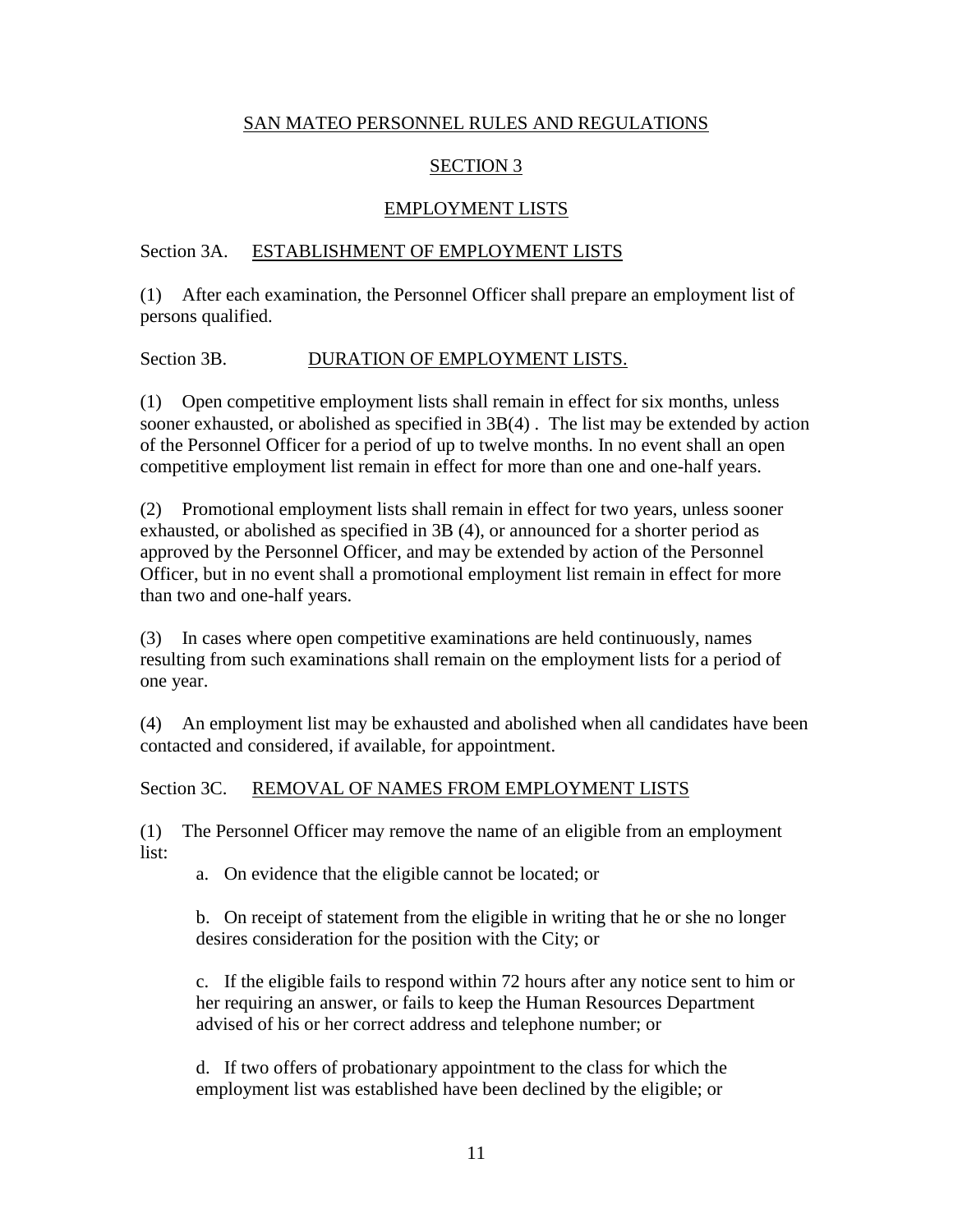e. If the eligible is on a promotional list and has resigned or has been terminated from City employment; or

f. If the eligible is disqualified on the medical examination or another portion of the examination process; or

g. Other good and sufficient reason.

(2) An eligible shall be notified in writing of the intention to remove his or her name from an employment list, together with the reasons therefore and his or her right to appeal.

(3) The Personnel Officer, upon receipt of an explanation which is considered satisfactory, may reinstate a name that has been removed from an employment list.

# Section 3D. **INACTIVE STATUS.**

(1) Any person whose name appears on an employment list may request in writing that his or her name be placed on inactive status and not be certified for possible appointment or that he or she be certified only under certain specified conditions. Such name shall be restored to active status upon the request in writing of such eligible, provided the list is still in existence.

# Section 3E. APPEAL OF REMOVAL FROM EMPLOYMENT LIST

(1) An eligible may appeal to the Personnel Officer for reconsideration. Such appeal must be filed in writing at the Human Resources Department within 30 days after the date on which notification of the removal was mailed to the eligible. The Personnel Officer, after investigation, shall make his/her decision, in writing, and the eligible shall be given written notification within 20 days.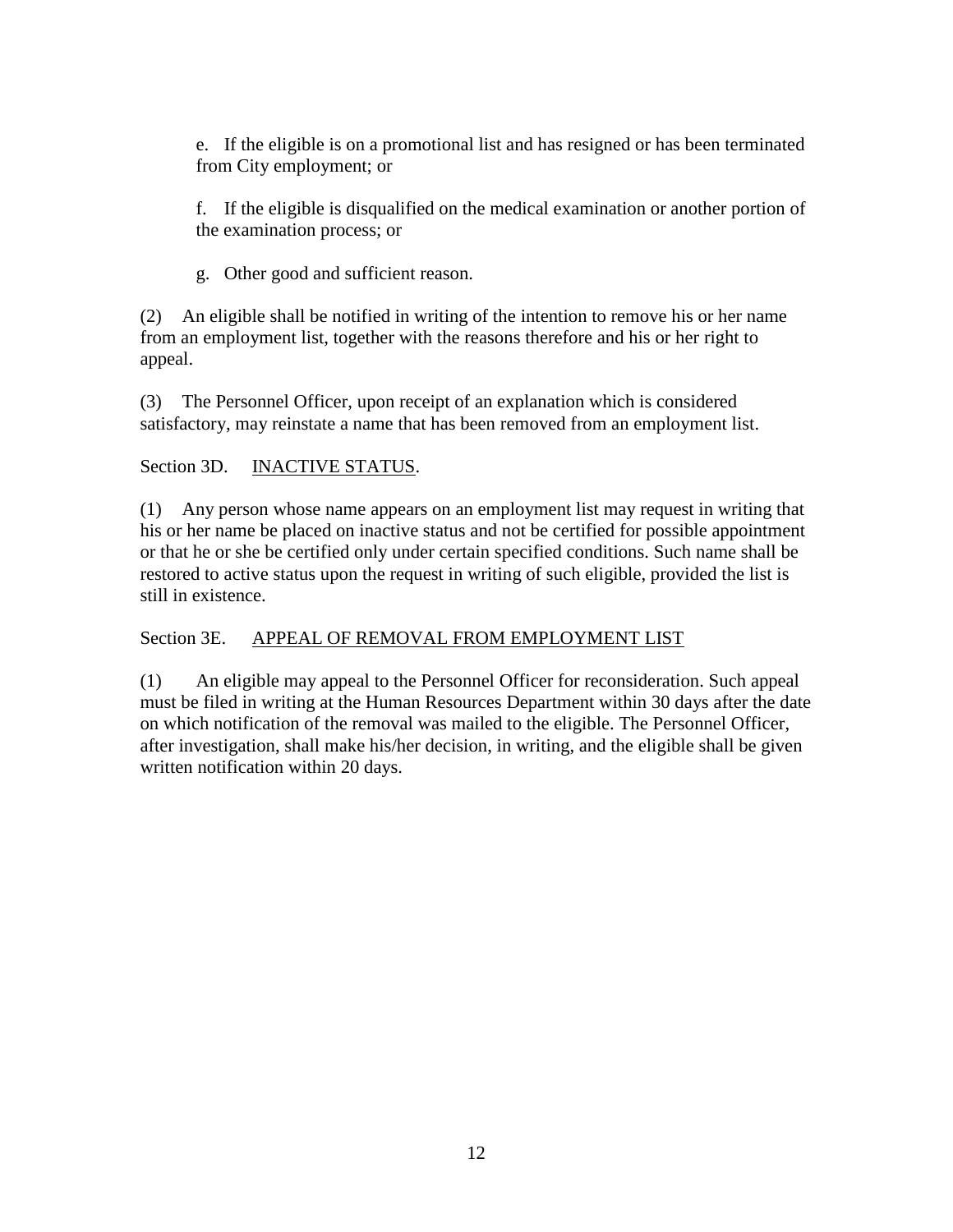# SECTION 4

# CERTIFICATION OF ELIGIBLES

### Section 4A. REQUEST FOR CERTIFICATION.

(1) Whenever a vacancy is to be filled in the classified service, the department head shall notify the Personnel Officer of that fact in a manner prescribed by the Personnel Officer.

### Section 4B. NUMBER OF NAMES TO BE CERTIFIED.

(1) When a reemployment list is used to fill a vacancy or vacancies, the Personnel Officer shall certify from the top of the list the number of names equal to the number of vacancies to be filled. The appointing authority shall then appoint such person or persons to fill the vacancies.

(2) Unless otherwise required by a Memorandum of Understanding with a recognized employee organization, or as provided for reemployment lists, the Personnel Officer shall certify from the appropriate list the names of all individuals. If there are fewer than 10 available eligibles on a promotional list and an open competitive list, then additional available eligibles shall be certified simultaneously from later lists or other appropriate list to insure, insofar as possible, that the number of available eligibles shall total ten.

(3) If there is less than the required number of available eligibles on the appropriate promotional and open competitive lists, the department head at his or her discretion may select from such lesser number of eligibles or may request that another examination be held, in which case the Personnel Officer shall arrange for such examination as soon as practicable.

# Section 4C. ORDER OF CERTIFICATION

(1) Whenever a vacancy is to be filled in the classified service form an employment list, the proper name or names shall be certified from such lists in the following order unless such lists are merged in accordance with an existing Memorandum of Understanding.

- a. Reemployment list
- b. Promotional list
- c. Open competitive list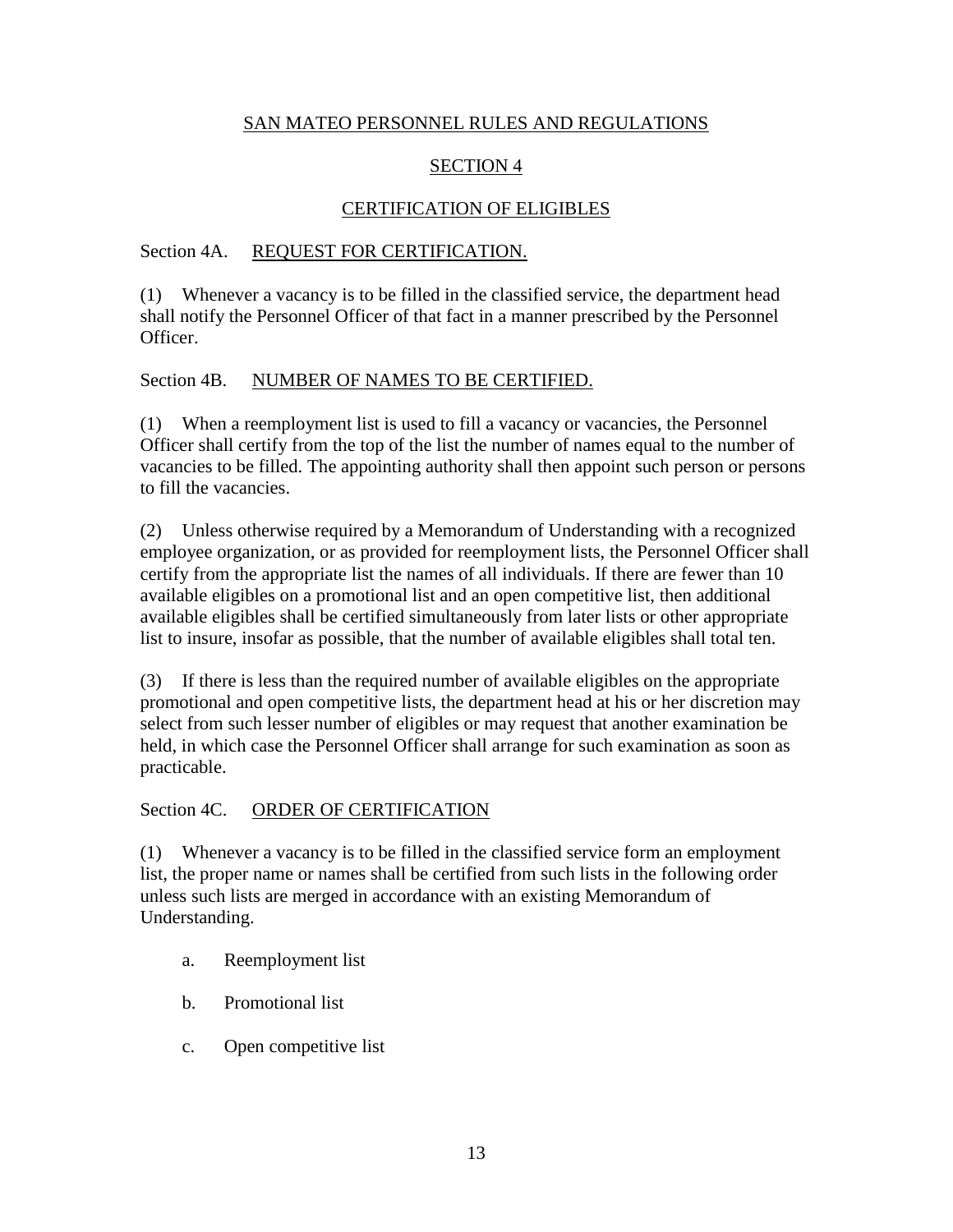# SECTION 5

### APPOINTMENTS

#### Section 5A. ENTRANCE APPOINTMENT.

(1) An entrance appointment may be made, under the provisions of the Personnel Rules and Regulations, by the appointing authority from among the names certified by the Personnel Officer from an open-competitive employment list.

#### Section 5B. PROMOTIONAL APPOINTMENT.

(1) A promotional appointment may be made, under provisions of the Personnel Rules and Regulations, by the appointing authority from among the names certified by the Personnel Officer from a promotional employment list.

#### Section 5C. PROVISIONAL APPOINTMENT.

(1) A provisional appointment may be made by the appointing authority, with the Personnel Officer's approval, under Section 2.57.070(d) SMMC when:

a. There is a vacancy in one or more positions and there are no available eligibles on an employment list. For the purposes of this provision, "available eligible" shall mean a person who is on an employment list that is more than three months old and where there have been no changes in the qualifications required or the skills/experience desired by the appointing authority.

b. There is a temporary vacancy due to the long-term approved leave of a merit employee. For the purposes of this provision, "long-term approved leave" shall mean a leave of absence expected to be at least three (3) months in duration.

c. There is a short-term increase in workload.

(2) A provisional appointment will only be granted to a person who meets the minimum requirements for the class.

(3) No provisional employment shall continue beyond 11-1/2 months.

#### Section 5D. UNCLASSIFIED APPOINTMENT

(1) An unclassified appointment may be made by the appointing authority pursuant to section 2.57.060 and 2.57.090 SMMC.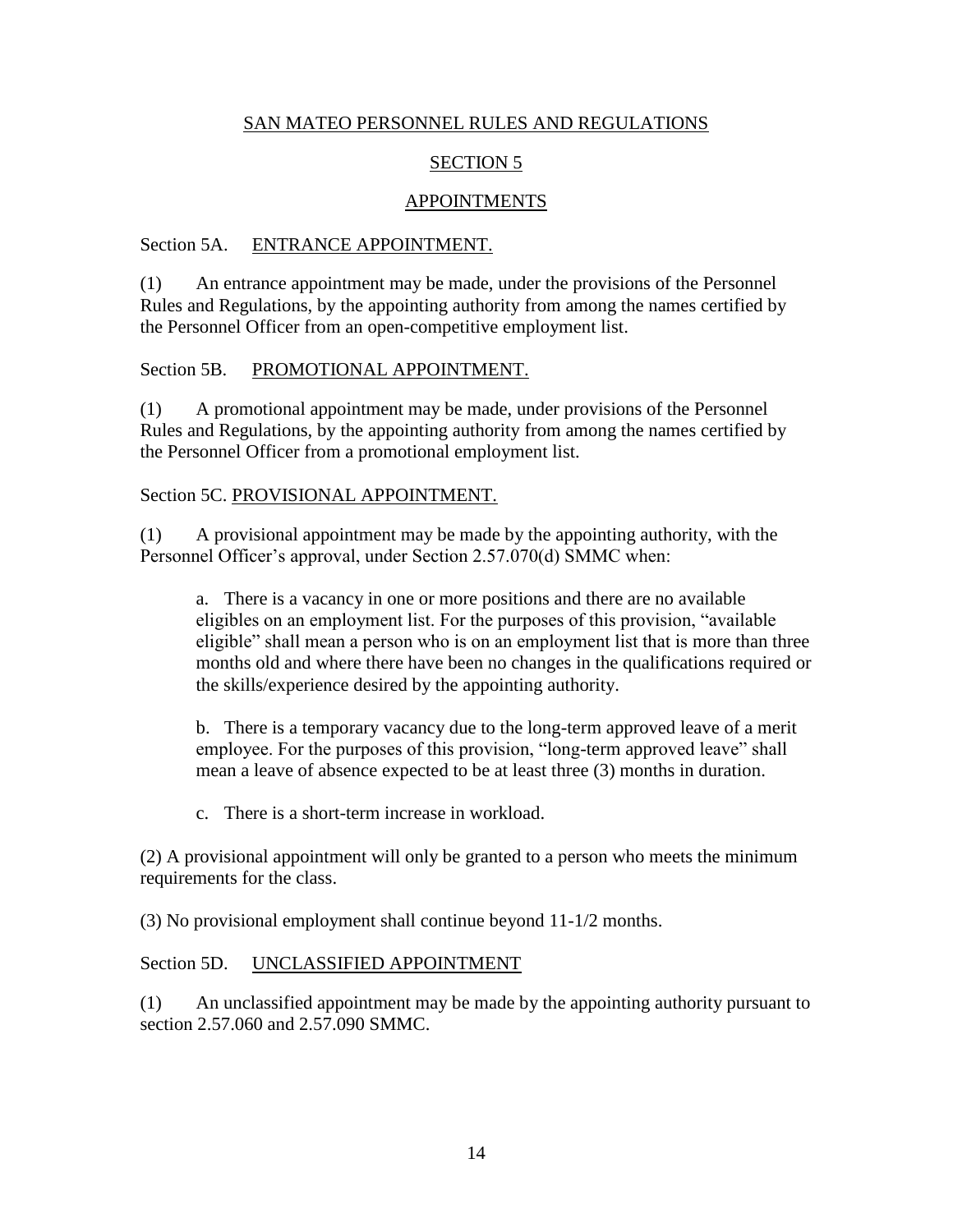# SECTION 6

# PROBATIONARY PERIOD

# Section 6A. NATURE, PURPOSE AND DURATION

(1) The probationary period shall be an essential part of the examination process, and shall be utilized for the most effective adjustment of a new merit employee and for the elimination of any probationary employee whose performance does not meet the required standard of work.

(2) All appointments from officially promulgated employment lists for original entrance or promotion shall be for a probationary period required in the Memorandum of Understanding with the appropriate recognized employee organization.

(3) A probationer who is laid off during the probationary period shall, in the event of reemployment, be required to complete the balance of the probationary period.

# Section 6B. CONDITIONS PRELIMINARY TO PERMANENT EMPLOYMENT.

(1) Permanent appointment of a probationary employee shall begin with the date ending the probationary period.

# Section 6C. PROMOTIONS DURING PROBATION

(1) The serving of a probationary period shall not, of itself, prevent a merit employee from being promoted to a position in a higher class, provided the employee is certified from an appropriate employment list for such higher class of position in accordance with the provisions of Section 5. If, within the above mentioned limitations, an employee is promoted in this way during a probationary period, the probationary period for the class of position to which the employee is promoted shall begin with the date of appointment to such latter class of position.

(2) Should the employee return to his or her prior position, he or she shall complete the remainder of his or her initial probationary period.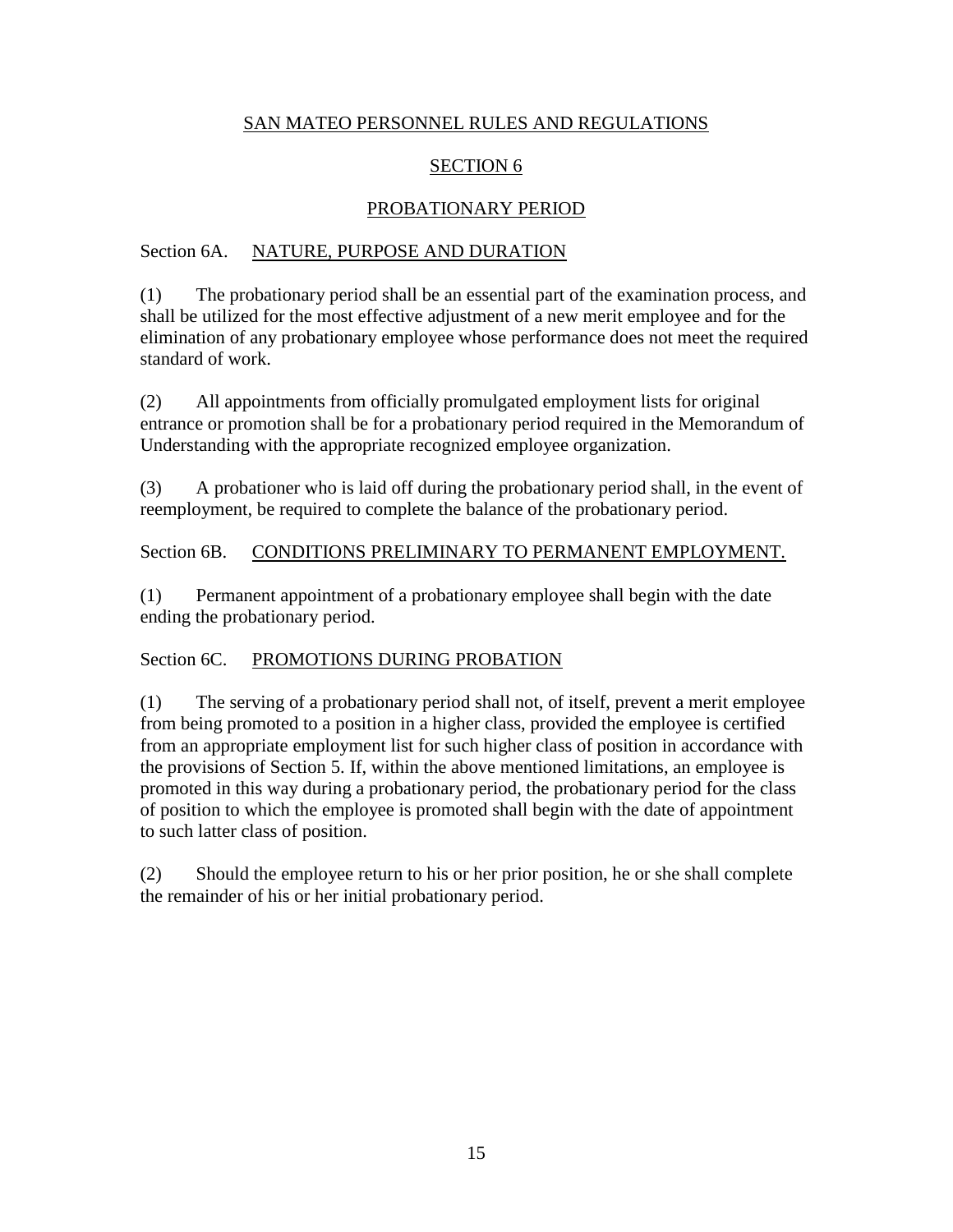# SECTION 7

### TRANSFERS AND VOLUNTARY DEMOTIONS

### Section 7A. TRANSFERS

(1) A transfer of an employee from a position in one department of the City to a position of the same class in another department of the City may be made at any time by the appointing authorities concerned. No increase or advance in salary shall be made unless the regulations governing salary advancement are complied with.

(2) At the request of an employee who has one year of continuous merit system service, and with the approval of the Personnel Officer, an employee may be transferred from a position in one class to a position in another class with the same salary range involving substantially the same level of duties and responsibilities but requiring additional or different special requirements. The Personnel Officer may require the employee to demonstrate in an examination that he or she possesses the additional or special requirements. A transfer from one class to another class shall require the service of a new probationary period unless such probationary period is waived by the appointing authority.

(3) Notwithstanding anything in this or any other Section, an employee may be required to perform such duties as the appointing authority finds necessary for a period not in excess of 120 days.

# Section 7B. VOLUNTARY DEMOTIONS

(1) At the request of an employee who has one year of continuous merit system service, and with the approval of the Personnel Officer, an employee may be demoted from a position in one class to a position in another class with a lower salary range involving the same type of duties and responsibilities. The Personnel Officer may require the employee to demonstrate in an examination that he or she possesses any additional or special requirements. A demotion from one class to another shall require the service of a new probationary period unless such probationary period is waived by the appointing authority.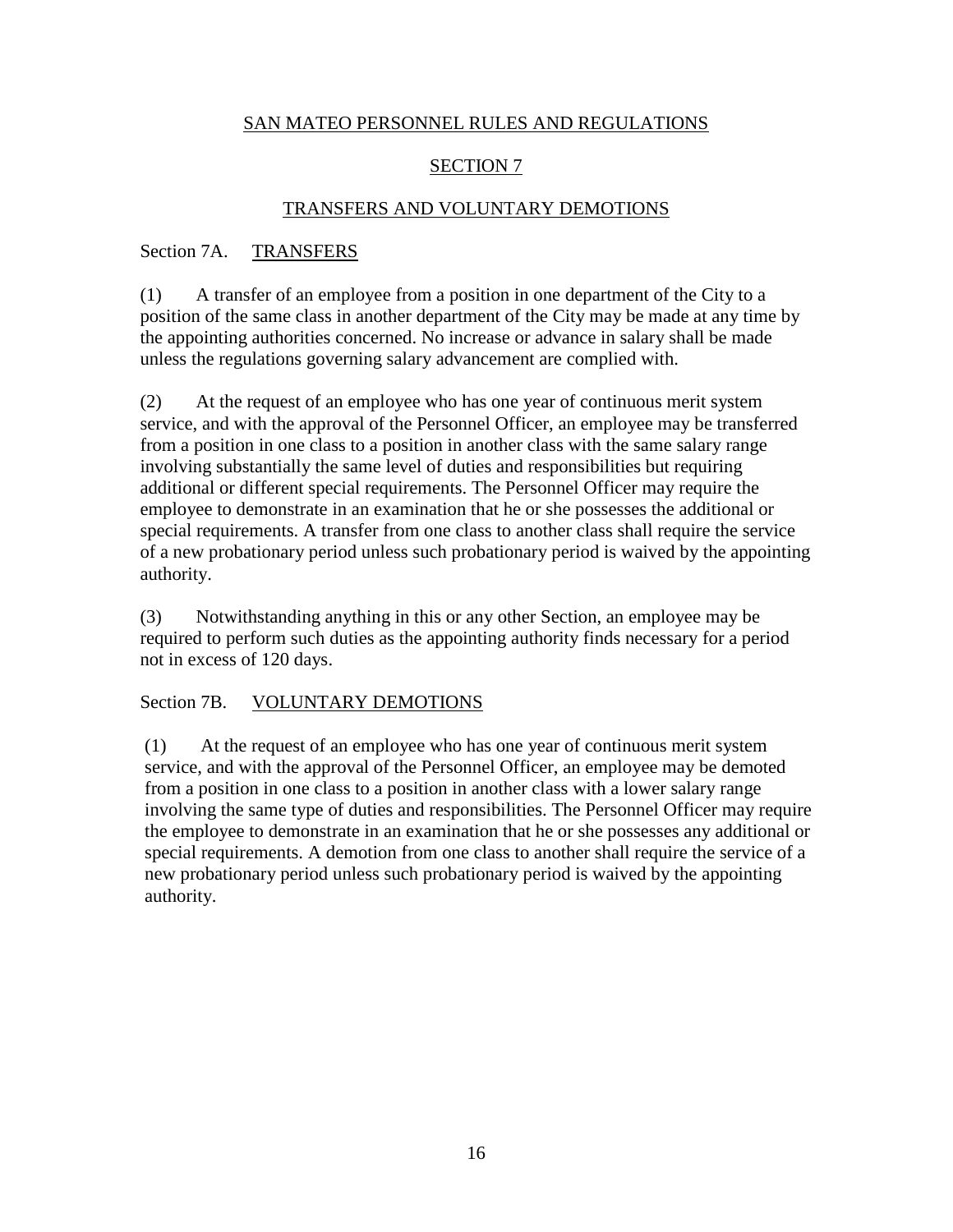### SECTION 8

#### RESIGNATION DISCIPLINE, AND DUE CAUSE

#### Section 8A. RESIGNATION.

(1) An employee who resigns shall submit his or her resignation in writing to the appointing authority at least two weeks prior to the separation date.

(2) A resignation relates only to the specific positions from which the employee resigns and does not impair the employee's rights to other open employment lists.

#### Section 8B. DISCIPLINE.

(1) The appointing power may suspend, reduce in pay, demote or dismiss any permanent employee in the classified service for due cause and subject to the right of appeal as set forth in Section 2.57.130 SMMC.

#### Section 8C. DUE CAUSE

(1) The following are among the causes which shall be deemed sufficient for discipline:

- a. Absence without leave or excessive absenteeism.
- b. Upon conviction of any criminal act.
- c. Conduct unbecoming of any employee in public service.
- d. Disorderly, dishonest and/or immoral conduct.
- e. Inability to perform duties due to mental or physical disability.
- f. Incompetence or inefficiency.
- g. Insubordination.
- h. Intoxication while on duty or public intoxication while off duty.
- i. Neglect of duty.

j. Negligence or willful damage to public property or waste of public supplies or equipment.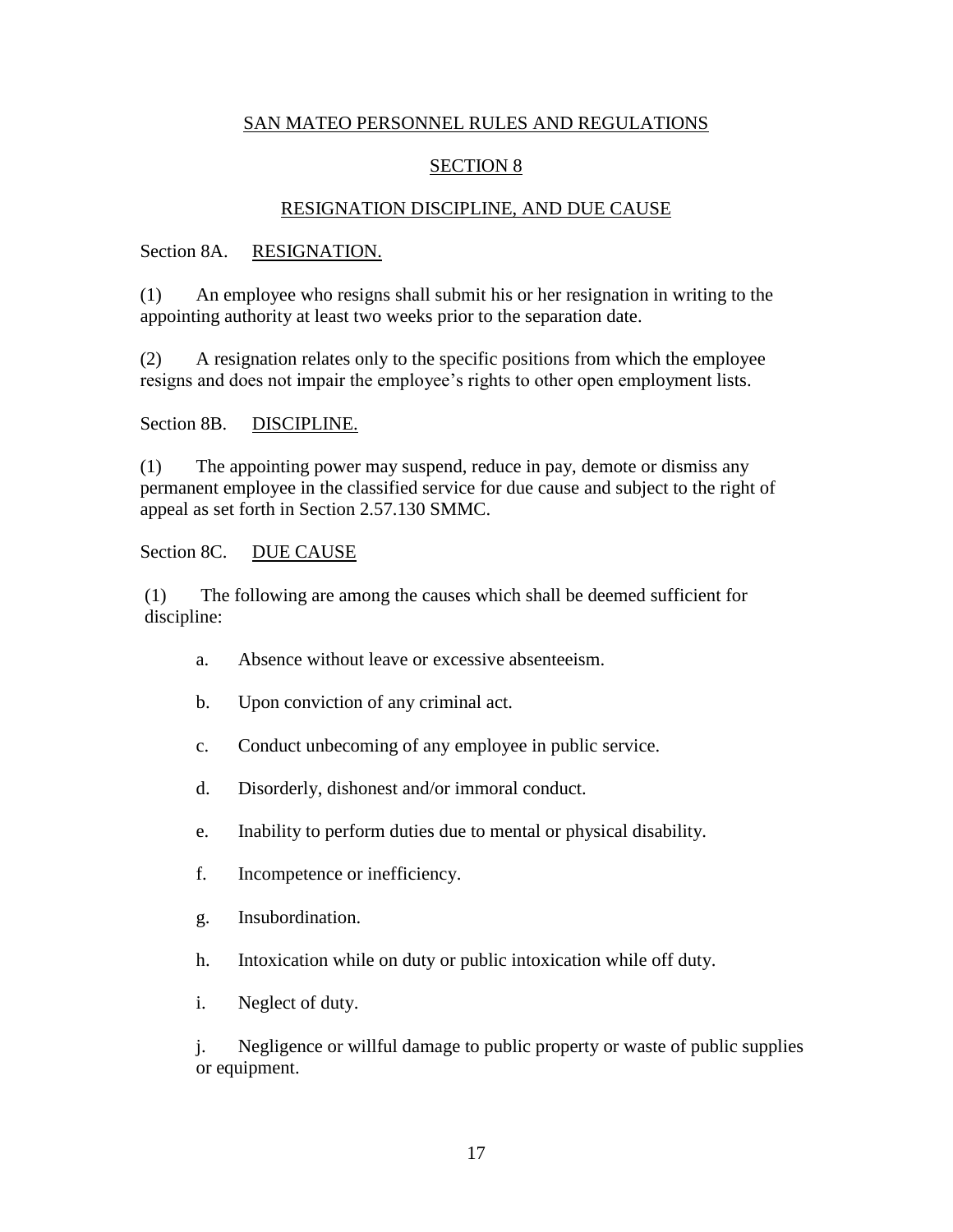k. Violation of any lawful or reasonable regulation or order made and given by a superior officer.

l. Violation of any of the provisions of the civil service law or these Rules, or any City or departmental policy.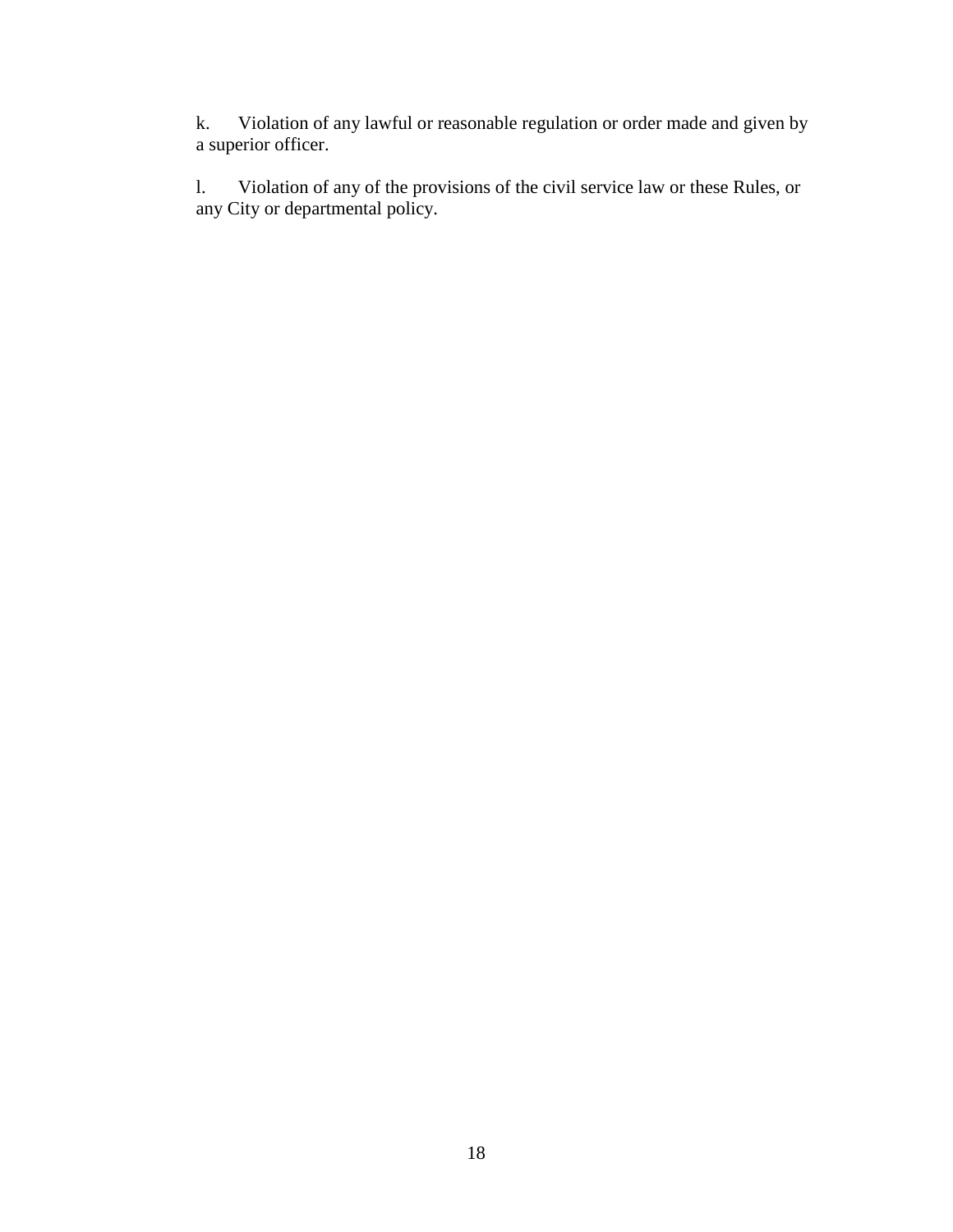### SECTION 9

### ATTENDANCE, LEAVE, COMPENSATION AND TRAINING

#### Section 9A. PAY SCALE STANDARDS.

(1) A comprehensive compensation plan for all classes of positions shall be established and adopted. The plan shall include salary schedules for the various classes with the salary of each class consistent with the responsibility and difficulty of the work as outlined in the class specification and shall be based on the principle that like salaries shall be paid for comparable duties and responsibilities. Such compensation plan shall include, for each class of position, a minimum and a maximum rate, and intermediate rates to provide for steps in salary advancement without change of duty.

(2) When the compensation plan has become effective through its adoption, it shall constitute the official schedule of salaries for all classes of positions in the classified service.

All salaries shall conform to the approved compensation plans and shall be at one of the salary levels for the class. A special exception may be granted by the City Council to protect the current salary of Merit System employees.

(3) An employee who, on the effective date of the compensation plan, is occupying a position for which the salary is in excess of the maximum of the salary range established by the City Council for that class, shall be permitted to receive and retain the salary in excess of the maximum during the period of his or her employment in that position. However, when this position is vacated, it shall be filled at a salary in accordance with the provisions of this Section.

(4) All employees who have been granted a military leave shall upon their return to the City service be entitled to the automatic salary advancements within the range scale of the established wage schedule of their classifications for the period they were in the military service.

#### Section 9B CONVERSION FACTORS.

(1) Hourly rates shall be computed by dividing monthly rates by 173.33. Daily rates shall be computed by dividing monthly rates by 21.66. Shift rates in the fire department shall be computed by dividing monthly rates by 10 for a 56-hour duty week.

(2) A partial monthly salary due an employee shall be computed by multiplying the monthly salary by the ratio of actual days worked to days scheduled to work during the month.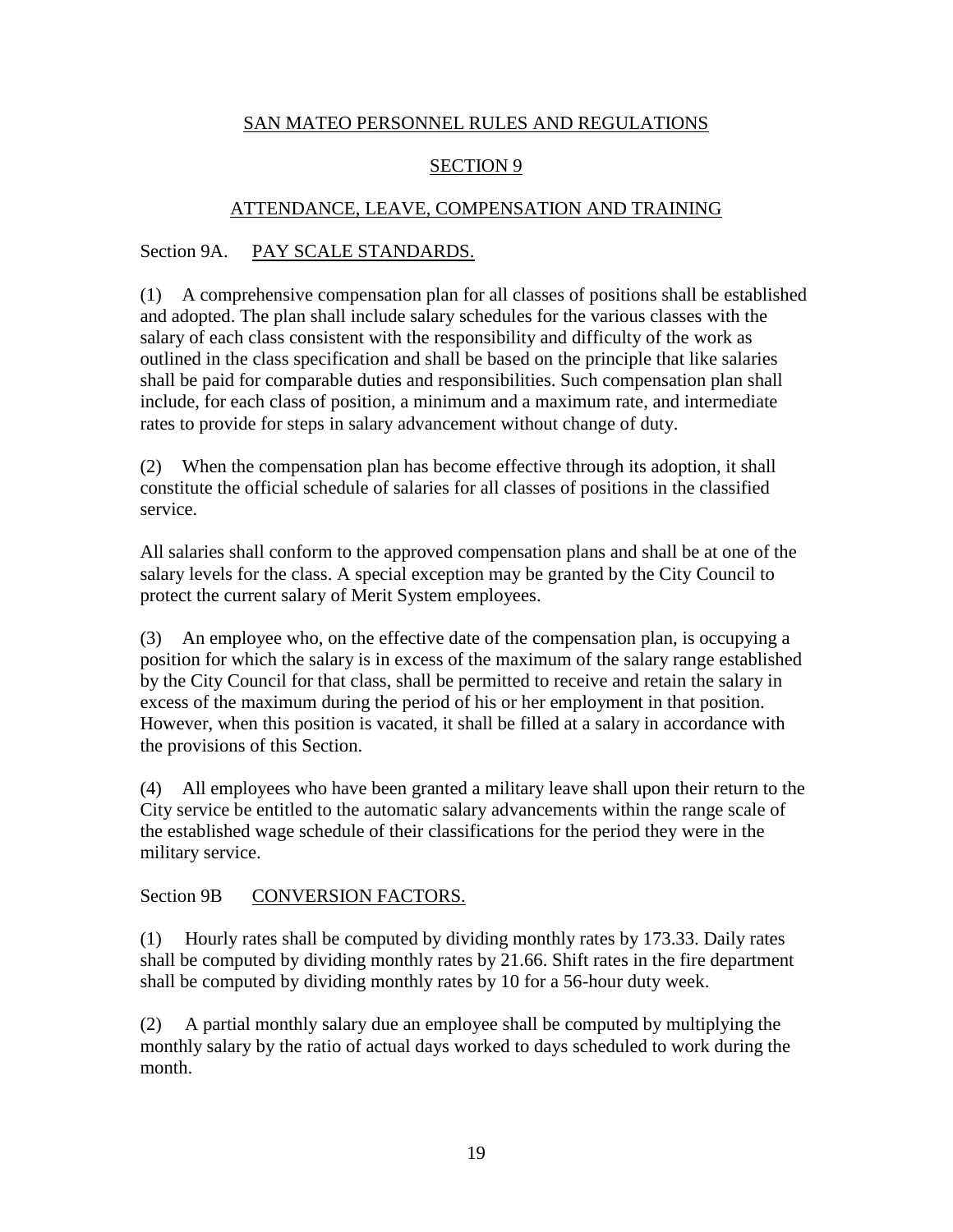#### Section 9C. HOURS OF EMPLOYMENT.

(1) Established Workweek. The hours of work in each week provided herein shall constitute the established workweeks for all affected employees unless otherwise required by a Memorandum of Understanding with the recognized employee organization.

a. Merit System employees of the Library Department shall work the established workweek of 37-1/2 hours, except for those employees exempt from overtime compensation.

b. All other Merit System employees shall work the established workweek of 40 hours, except for those employees exempt from overtime compensation.

c. Those employees exempt from overtime compensation shall work without any specific workweek, but shall observe a schedule that is required to carry out their responsibilities to the satisfaction of the Personnel Officer, but such workweek shall generally be no less than 40 hours.

#### Section 9D. OVERTIME

(1) Policy. It is the policy of the City of San Mateo that overtime work is to be discouraged.

(2) The City shall provide overtime compensation in accordance with the existing Memorandums of Understanding with the recognized employee groups and existing labor laws.

# (3) FLSA-Exempt Employees.

a. Executive, administrative and professional employees are exempt from the provisions of this overtime policy. Federal standards concerning exemptions from federal wage and hour laws shall be used as a guide in determining such exemptions.

b. The regular salary for such positions is considered total compensation without any specific work schedule which might be required to carry out assigned responsibilities.

c. Notwithstanding this exemption, the Personnel Officer may authorize the payment of overtime to exempt personnel at the employee's established rate of pay, who are required to work for extensive periods beyond their normal work schedule because of emergency conditions.

#### Section 9E. VACATION.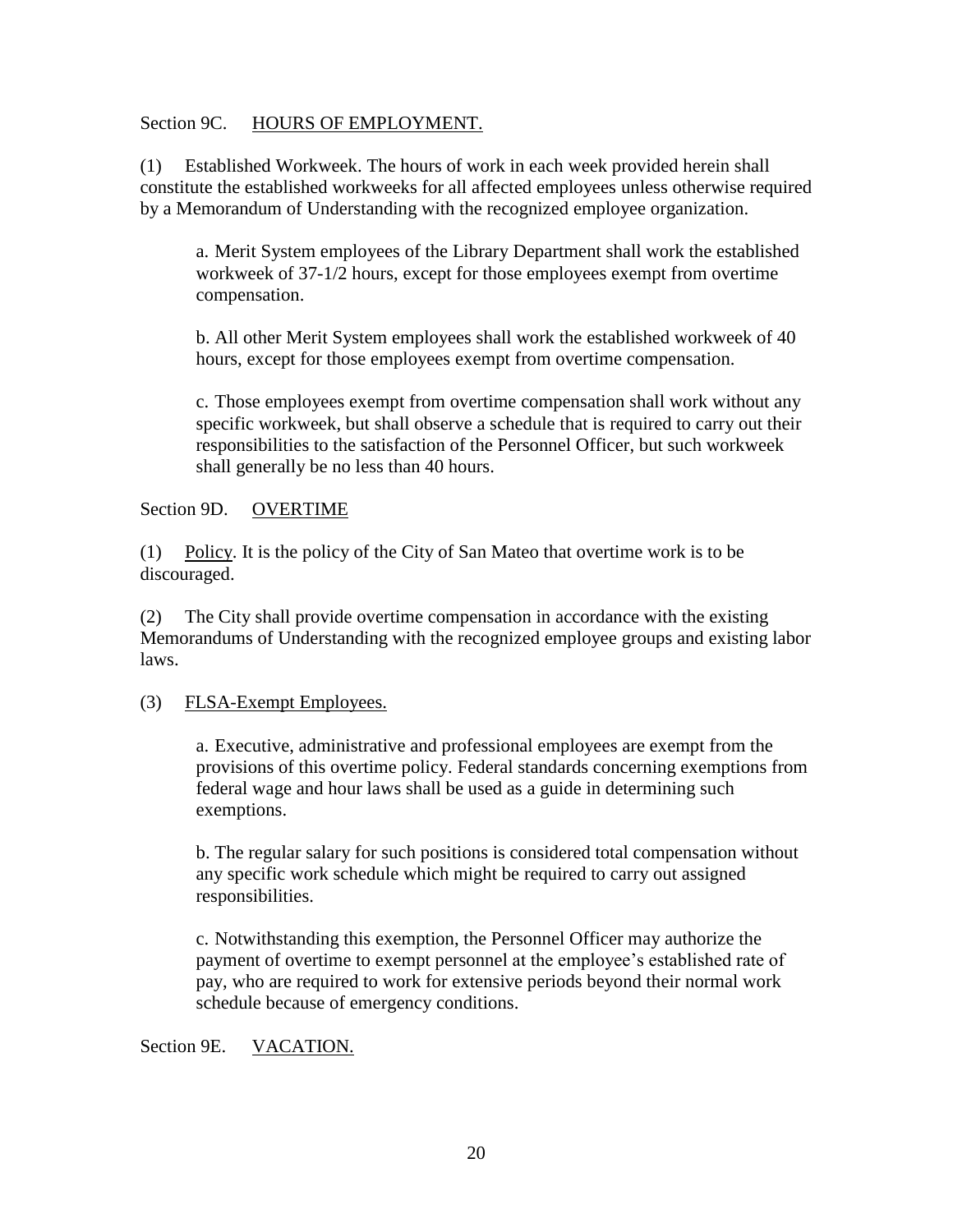(1) Vacation Allowance. The City shall provide vacations with pay in accordance with existing Memorandums of Understanding with recognized employee organizations.

(2) Continuous Service Defined:

a. Continuous service shall mean service in the classified service in any classification since original regular permanent appointment, excluding any time prior to a break in service.

b. As used in this Section, year of completed continuous service shall include, but not be limited to, all time while the employee is using accrued paid leave, whether or not he or she is receiving benefits under Section 4850 of the Labor Code.

c. Neither military leave nor leave of absence without pay shall constitute an interruption in computing continuous service. However, leaves of absence without pay of over one month shall not be included when computing length of continuous service for vacation and seniority purposes.

(3) Termination Pay. The eligible accrued leaves of an employee who terminates employment shall be prorated to the date of termination, and paid after separation.

Section 9F. PAID LEAVES OF ABSENCE.

(1) Computation of Pay for Leaves of Absence.

a. The computation of pay for sick leave, disability leave, vacation and any other leaves with pay, as provided herein, shall be based upon the employee's current rate of pay. As used herein, current rate of pay means the employee's current salary plus any applicable monthly salary differentials and allowances for education incentives.

(2) Sick Leave.

a.The City shall provide sick leave with pay in accordance with existing Memorandums of Understanding with recognized employee organizations and the law.

b.No person shall be entitled to sick leave with pay while absent from duty on account of any of the following circumstances;

1. Sickness or disability sustained while on leave of absence, other than his or her regular vacation.

2. Disability benefits received as a result of the discharge of their duties as employees of the City, except as provided in a Memorandum of Understanding.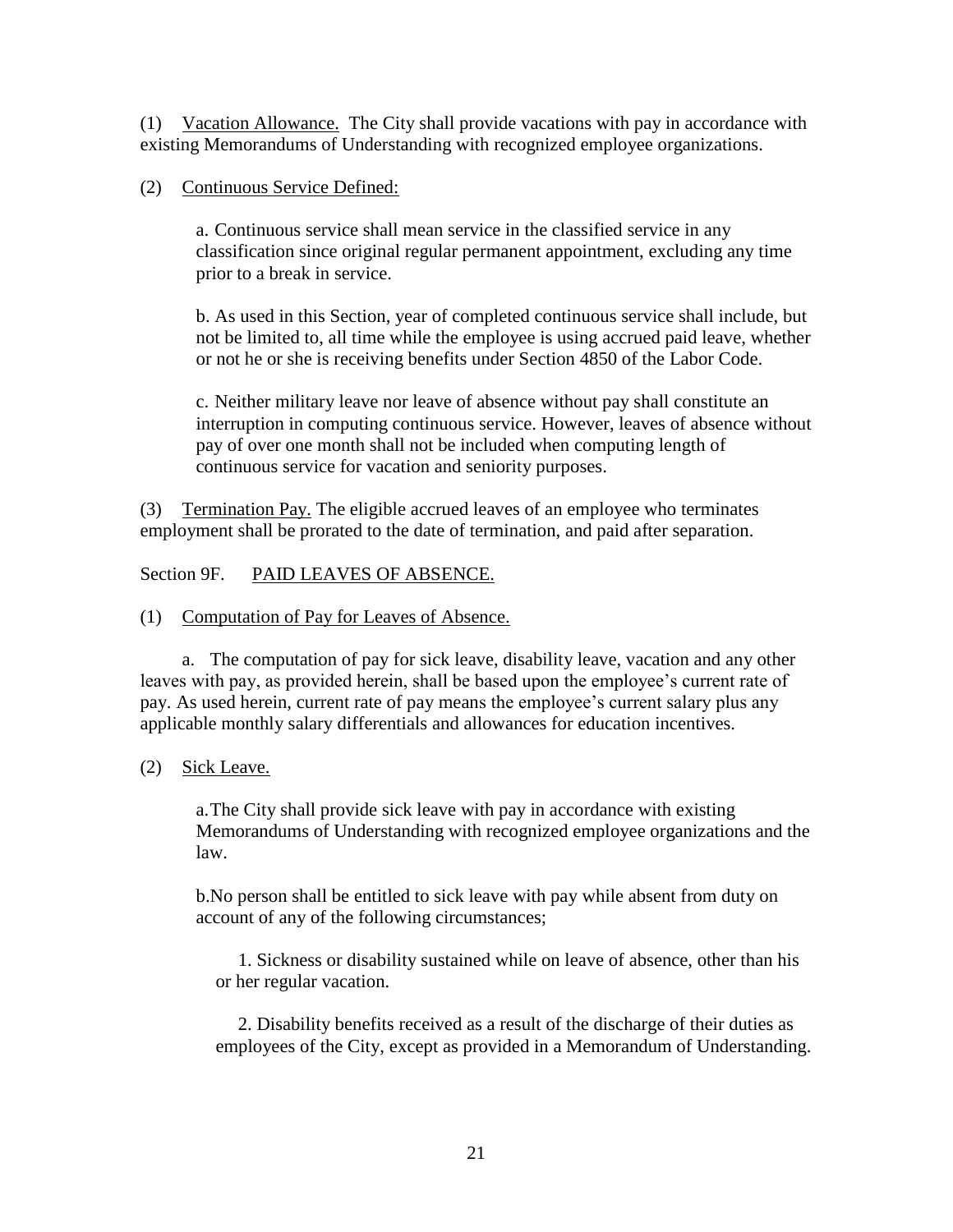c. A merit employee who commences on or before the last day of a biweekly pay period shall be credited with a prorated amount of sick leave in the following biweekly pay period. Thereafter, he or she shall accrue 3.70 hours of sick leave each successive biweekly pay period of service.

d. As used in this Section, service shall include, but not be limited to, all time which the employee is on sick leave and/or vacation with pay, whether or not he or she is receiving benefits under Section 4850 of the Labor Code or these Rules. However, sick leave shall not accrue during periods when an employee is on leave without pay for one or more complete months. Such leave that is not used may be accumulated indefinitely.

#### (3) Jury Leave.

a. Any merit employee required to report for jury duty shall be granted a leave of absence with pay from his or her assigned duties until released by the court, provided the employee:

1. Notifies his or her department head immediately of the notice to serve and provides him/her with a copy of it;

2. Remits to the City all fees received for such duty other than mileage or subsistence allowance within 30 days form the termination of each jury service.

(4) Military Leave. Military leave of absence, with or without pay, shall be granted to employees under applicable provisions of Federal and State law.

# Section 9G. LEAVE OF ABSENCE WITHOUT PAY

(1) The City shall provide leave of absence without pay in accordance with existing Memorandums of Understanding with recognized employee organizations.

a. Absence from duty without pay for a period not exceeding 15 calendar days for satisfactory reasons may be granted by the department head. A leave of absence without pay exceeding 15 calendar days also requires review and approval by the Personnel Officer.

b. Any employee who does not return to his or her employment on or before the date of expiration of his or her leave shall be deemed separated from service as of such date of expiration, subject to due process.

#### Section 9H RETIREMENT

(1) Retirement benefits shall be compensated for under applicable legislation pertaining to the Public Employees Retirement System and Social Security.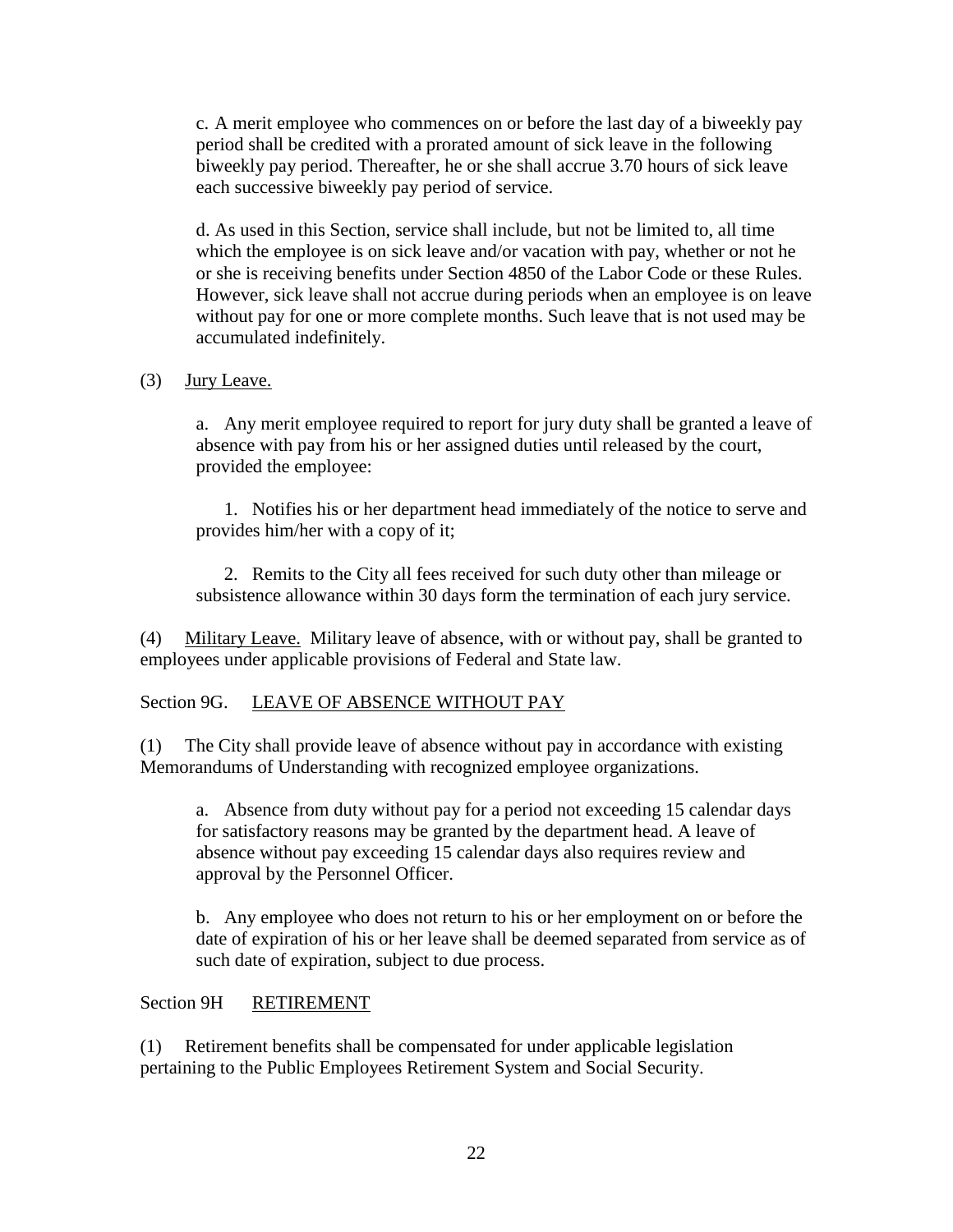# SECTION 10

#### PERFORMANCE RATINGS – PERSONNEL FILES

#### Section 10A. PERFORMANCE RATINGS.

(1) Performance Ratings shall be made for all permanent employees at least annually by department heads. A designated form shall be completed based on the independent judgment of the immediate supervisor of the employee being evaluated. The procedure and criteria for judgment shall be fair and consistent for all employees. Upon completion of the rating it shall be presented to the employee for review and signature and a copy given to the employee prior to being transmitted to the Human Resources Director.

### Section 10B. PERSONNEL FILES.

(1) Inspection. At the time which is reasonable to employer and employee, the employer shall upon the request of employee, provide the opportunity to employee or his / her designated representative to inspect and receive a copy of any materials, records, etc., in their personnel file which are used or have been used to determine that employee's qualifications for employment, promotion, additional compensation, or termination or other disciplinary action, provided however, that this rule does not apply to the records of an employee relating to the investigation of a possible criminal offense.

(2) Release of Information. Information concerning employees will only be released to creditors or other persons outside of City government upon proper identification of the inquirer and acceptable reasons for the inquiry. Information then given is limited to verification of salary information if the person is inquiring first stated the correct salary to the City. Release of more specific information may be authorized by the employee.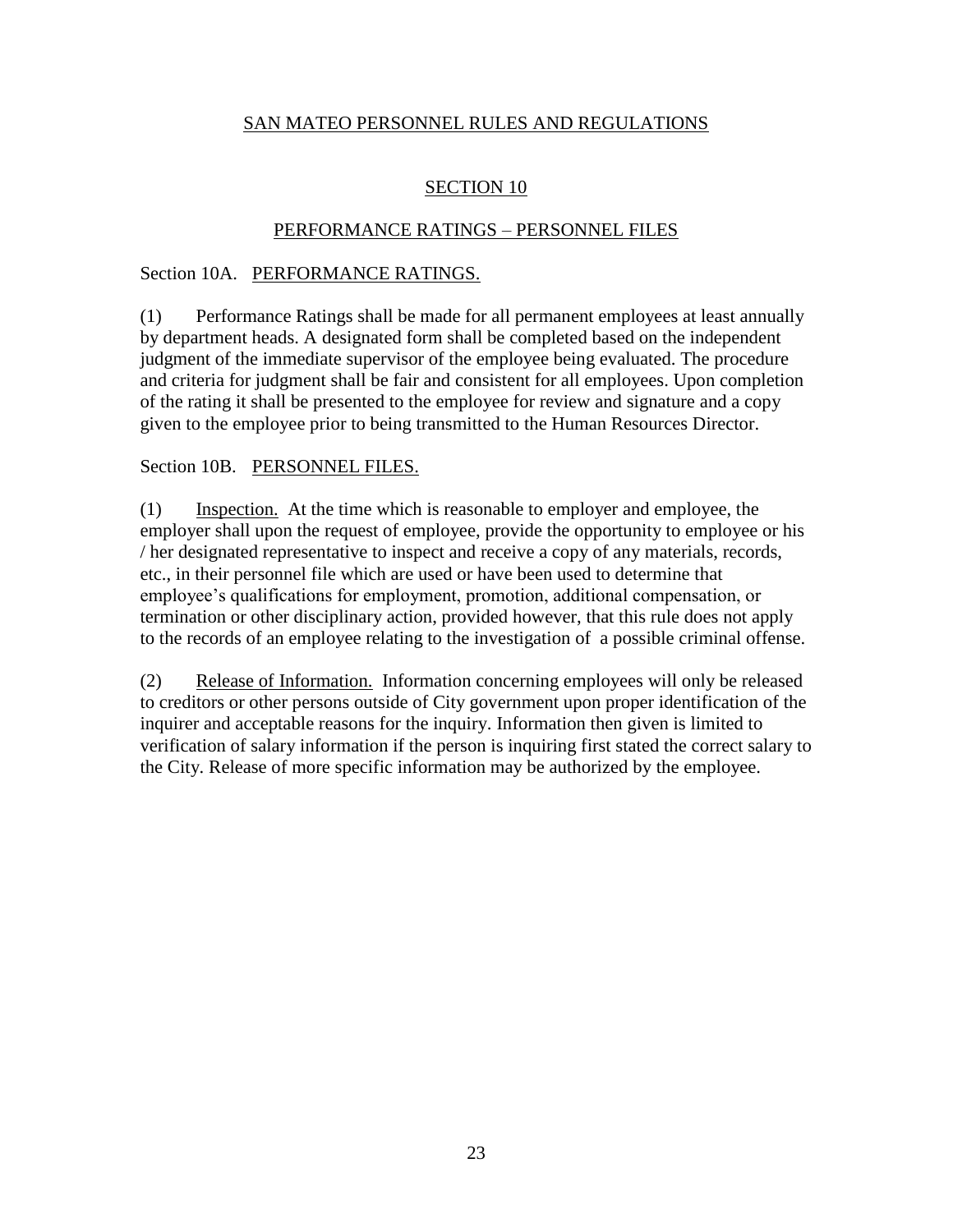# SECTION 11

# CLASSIFICATION PLAN

#### Section 11A. ALLOCATION OF POSITIONS.

(1) Each position in the classified service shall be allocated to one of the classes established by the classification plan. No person shall be appointed or promoted to any positions until it has been properly classified or existing classes are abolished or changed, such necessary allocation or reallocation shall be made to new or existing classes as is necessitated thereby.

#### Section 11B. CLASS SPECIFICATIONS.

(1) For each class established, official class specifications shall be maintained, including:

a. The official class title.

b. A definition of the class indicating, in terms of duties, responsibilities and/or place in the organization, the positions to be included in and excluded from the class.

c. A statement of the minimum qualifications for determining the fitness and qualifications of employees for each class of position and for applicants for examinations, which may include education, experience, knowledge, skills, abilities, and personal and physical traits and characteristics.

d. A statement of typical tasks to be performed by those holding positions allocated to the class.

e. Any additional qualifications considered so desirable that any person considered for employment who possesses them may be given additional credit in the evaluation of his or her qualifications but shall not be considered a prerequisite to consideration for employment.

#### Section 11C. NEW POSITIONS.

(1) All positions substantially similar as to the duties performed and the responsibilities exercised by the incumbents of such positions and as to the qualification requirements as shown in the class specifications shall be allocated to the same class.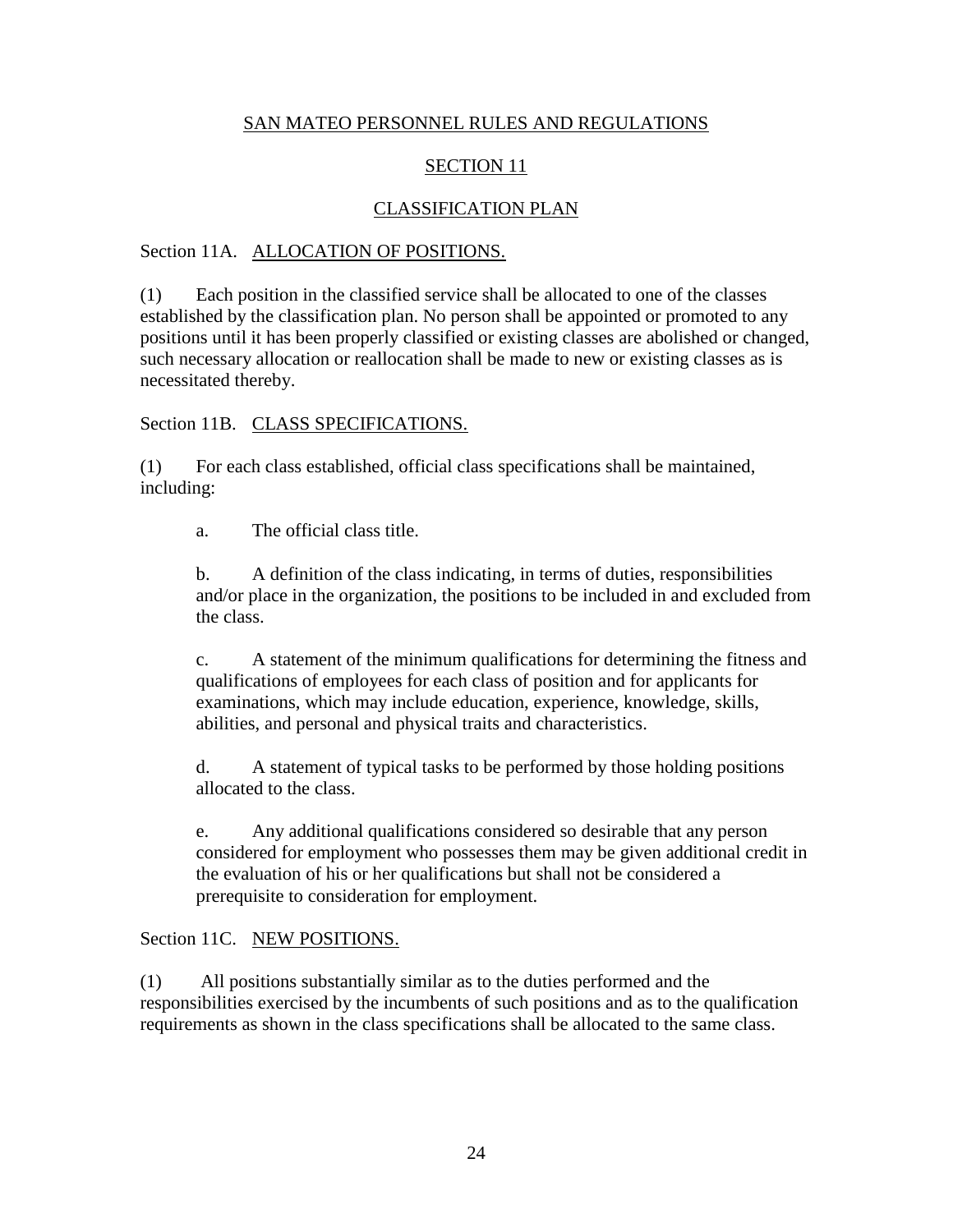# SECTION 12

#### CERTIFICATION AND DECERTIFICATION OF EMPLOYEE ORGANIZATIONS

#### Section 12A. RULES AND REGULATIONS.

(1) This Chapter is subject to the provisions of Chapter 10 of Division 4of the Governmental Code of the State of California (Meyers-Milias-Brown act) as amended.

#### Section 12B. REPRESENTATION.

(1) The following employee organizations are recognized employee organizations formally acknowledged as representing merit system employees of the City of San Mateo:

- a. San Mateo City Employees' Association
- b. Local 2400, IAFF
- c. San Mateo Police Officers Association
- d. San Mateo Police Sergeants Association
- e. Maintenance Unit, S.E.I.U. Local 521
- f. Management Employees Association of the City of San Mateo
- g. Library Merit Unit, S.E.I.U. Local 521
- h. San Mateo Safety Managers' Association

(2) The following employee organizations are recognized employee organizations formally acknowledged as representing per diem employees of the City of San Mateo:

- a. Library Per Diem Unit, S.E.I.U. Local 521
- b. S.E.I.U. Part-Time Non Merit Part Time Unit, S.E.I.U. Local 521

#### Section 12C. RECOMMENDATION TO CITY COUNCIL.

(1) The Personnel Officer shall submit his or her recommendations as required by the San Mateo Municipal Code to the City Council upon completion of the meeting and conferring process required by Section 3505 of the Government Code.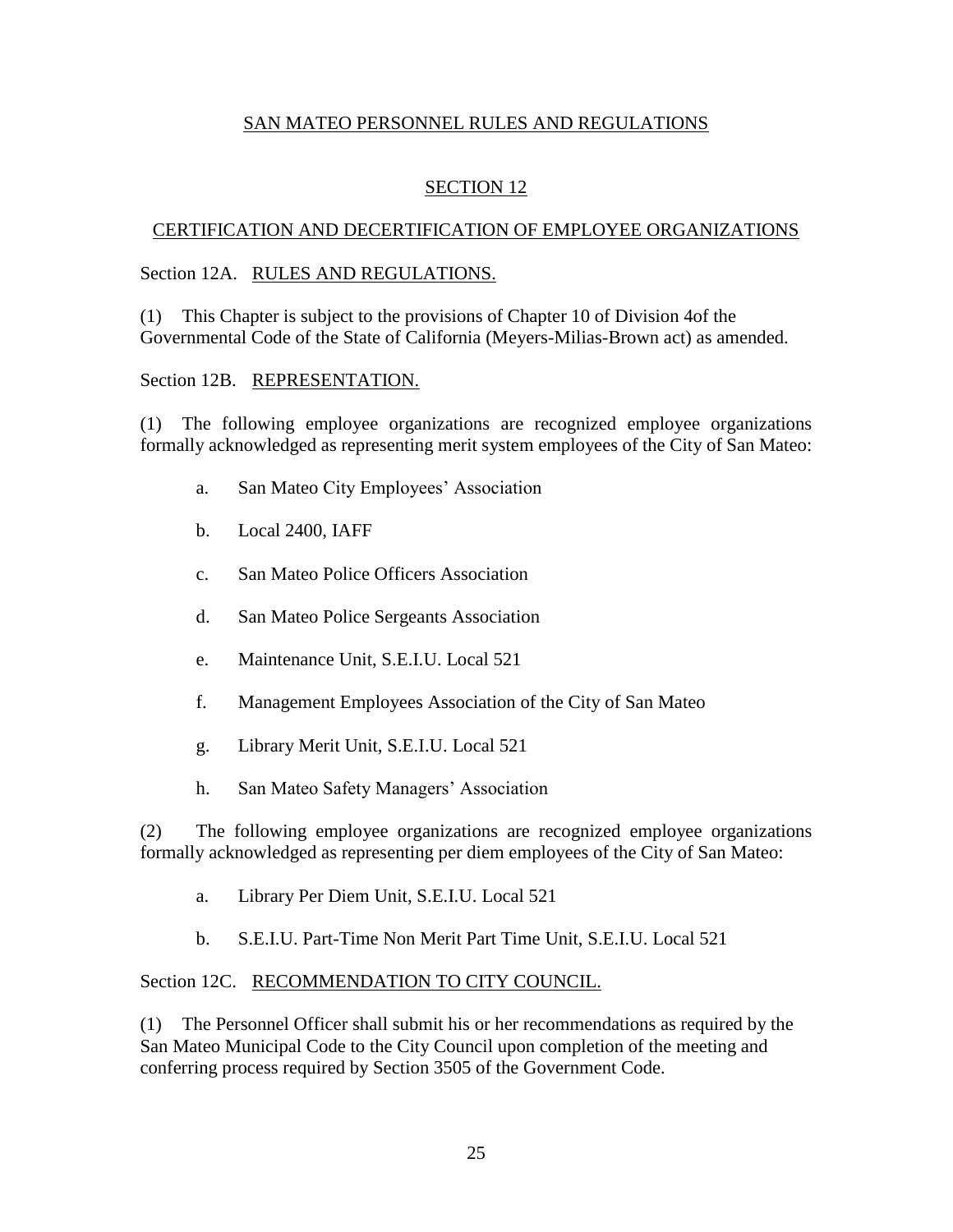#### Section 12D. TYPES OF EMPLOYEE ORGANIZATIONS.

(1) There shall be two types of employee organizations:

#### a. An Employee Organization.

1. An employee organization is any organization which includes employees of the City of San Mateo and which has as one of its primary purposes representing such employees in their relations with the City.

2. An employee organization has the right to:

a) Be consulted in good faith on matters of employer/employee relations which affect their members.

b) Represent their members before the Personnel Board or a grievance procedure.

#### b. Recognized Employee Organization.

1. A recognized employee organization is any employee organization which has been formally acknowledged by the City of San Mateo as an employee organization that represents employees of the City.

2. A recognized employee organization, in addition to the rights listed in 2a above, has:

a) The right to meet and confer in good faith regarding wages, hours, and other terms and conditions of employment for an appropriate unit.

b) The privilege, under regulations established by the Personnel Officer, of:

(1) Access of officers and representatives to work locations.

(2) Using official bulletin boards and other means of communication.

(3) Being furnished, when administratively feasible, non-confidential information pertaining to employment relations.

(4) Voluntary payroll deductions.

(5) Reasonable use of City buildings and facilities.

(6) Reasonable use of City equipment on a reimbursement basis.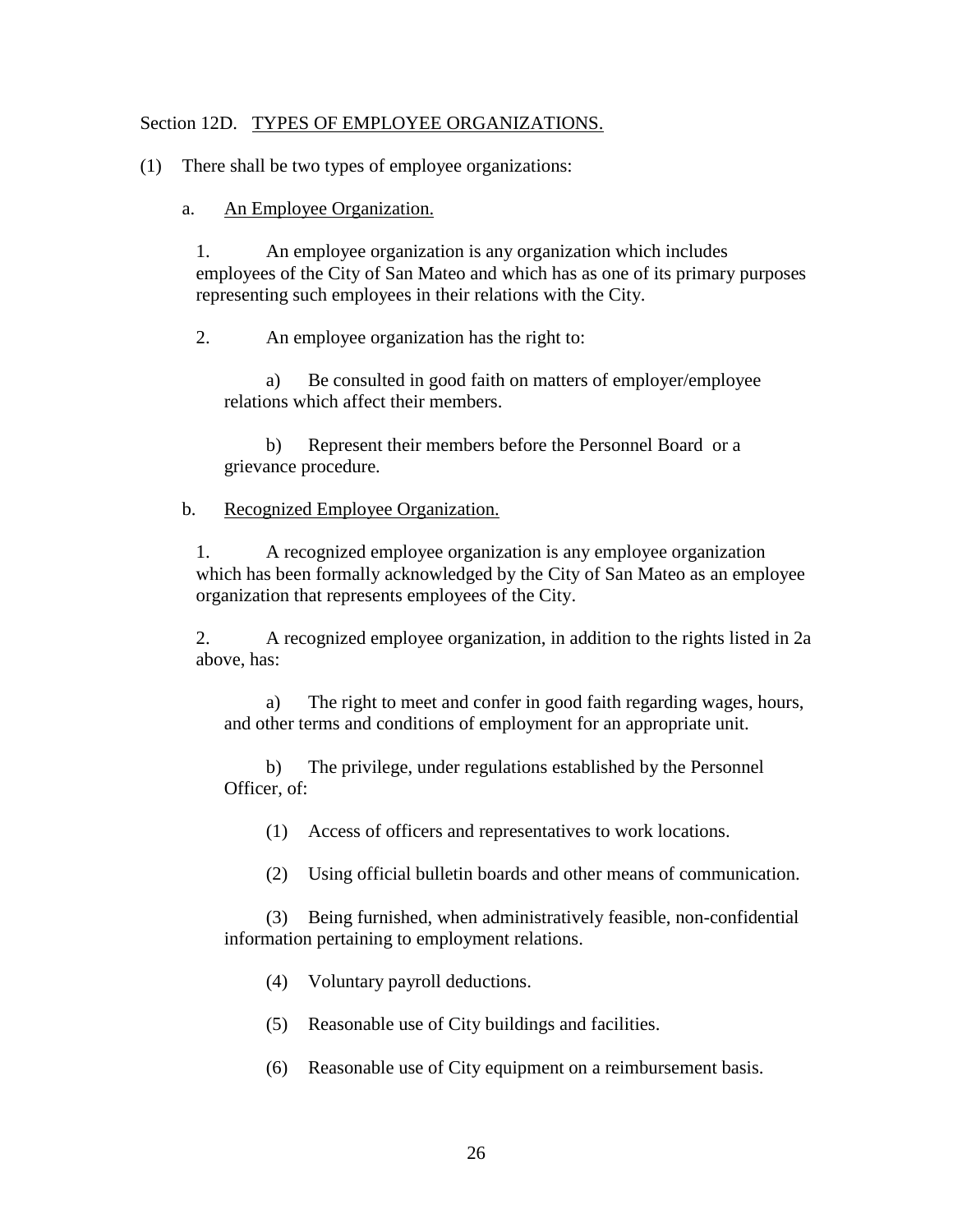(7) Reasonable time off to represent the appropriate unit.

### Section 12E. CRITERIA FOR APPROPRIATE UNITS.

(1) An appropriate unit is a group of employees of the City of San Mateo designated, under authority of Section 12D(1)b., as appropriate for the purposes of meeting and conferring. The principal criterion in making this determination is whether there is a community of interest among such employees.

(2) The following factors, among others, are to be considered in making such determination:

a. Which unit will assure employees the fullest freedom in the exercise of rights set forth under these Rules and Regulations.

- b. The history of employee relations:
	- 1. In the unit
	- 2. Among other employees of the City
	- 3. In similar public employment

c. The effect of the unit on the efficient operation of the City and sound employer-employee relations.

d. The extent to which employees have common skills, working conditions, job duties or similar educational requirements.

(3) No merit system classification and no employee shall be included in more than one appropriate unit.

Section 12F. INFORMATION CONCERNING ORGANIZATIONS

(1) In order to establish and maintain certification, an employee organization or recognized employee organization shall provide the following information to the Personnel Officer when requested:

a. Name and address of employee organization.

b. Name and title of its officers.

c. Names of the employee organization representative who are authorized to speak on behalf of its members.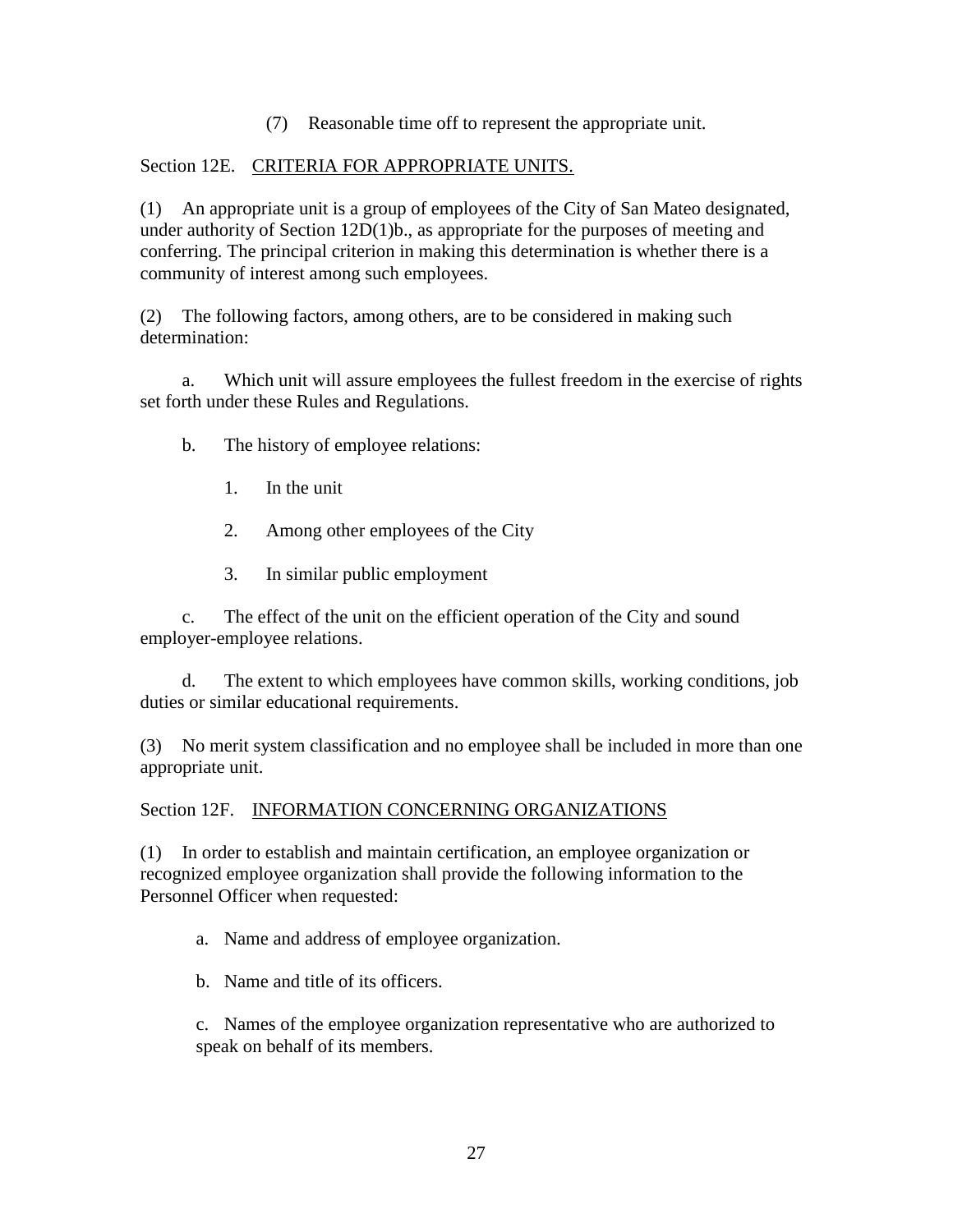d. Information as to whether the employee organization is a chapter or local of, or affiliated directly or indirectly in any manner with, a regional or state, or national or international organization and, if so, the name and address of each such regional, state or international organization.

e. A statement that the employee organization has no restriction on membership based on race, color, creed, sex or national origin.

f. A designation of those persons, not exceeding two in number, and their addresses, to whom notice sent by regular United States mail or personally delivered, shall be deemed sufficient notice to the employee organization for any purpose unless otherwise specified herein.

(2) The Personnel Officer shall decertify an employee organization or recognized employee organization which fails to supply any of the information required under Sections 12F, 12G, or 12H within 30 calendar days after notice to do so. For the purposes of this section, notice shall be by personal delivery or certified mail, return receipt requested, to the persons named pursuant to Section (1) f above. In addition, a second notice shall be sent in the manner provided for the first, not less than 10 calendar days prior to the expiration of the 30 calendar day period.

# Section 12G. CERTIFICATION AS AN EMPLOYEE ORGANIZATION

(1) An organization that seeks certification as an employee organization under Section 12D (1) above shall file a petition which the Personnel Officer containing the following information and documentation.

a. All of the information enumerated in Section 12F above.

b. A statement that the organization has in its possession written proof that employees of the City of San Mateo have current membership in the organization and desire that the organization represent them under Section 12D of these regulations. Such written proof shall be submitted for confirmation to the Personnel Officer or to a mutually agreed upon disinterested third party. Any costs involved in such confirmation shall be borne by the petitioning organization.

c. A request that the organization be certified as an employee organization under Section 12D of these regulations.

(2) The Personnel Officer shall approve the petition, in writing, of any employee organization which has complied with this Section.

(3) In addition to the information listed in Section 12F above, the Personnel Officer may, not more than once a year, require reconfirmation of membership as a condition of continued certification.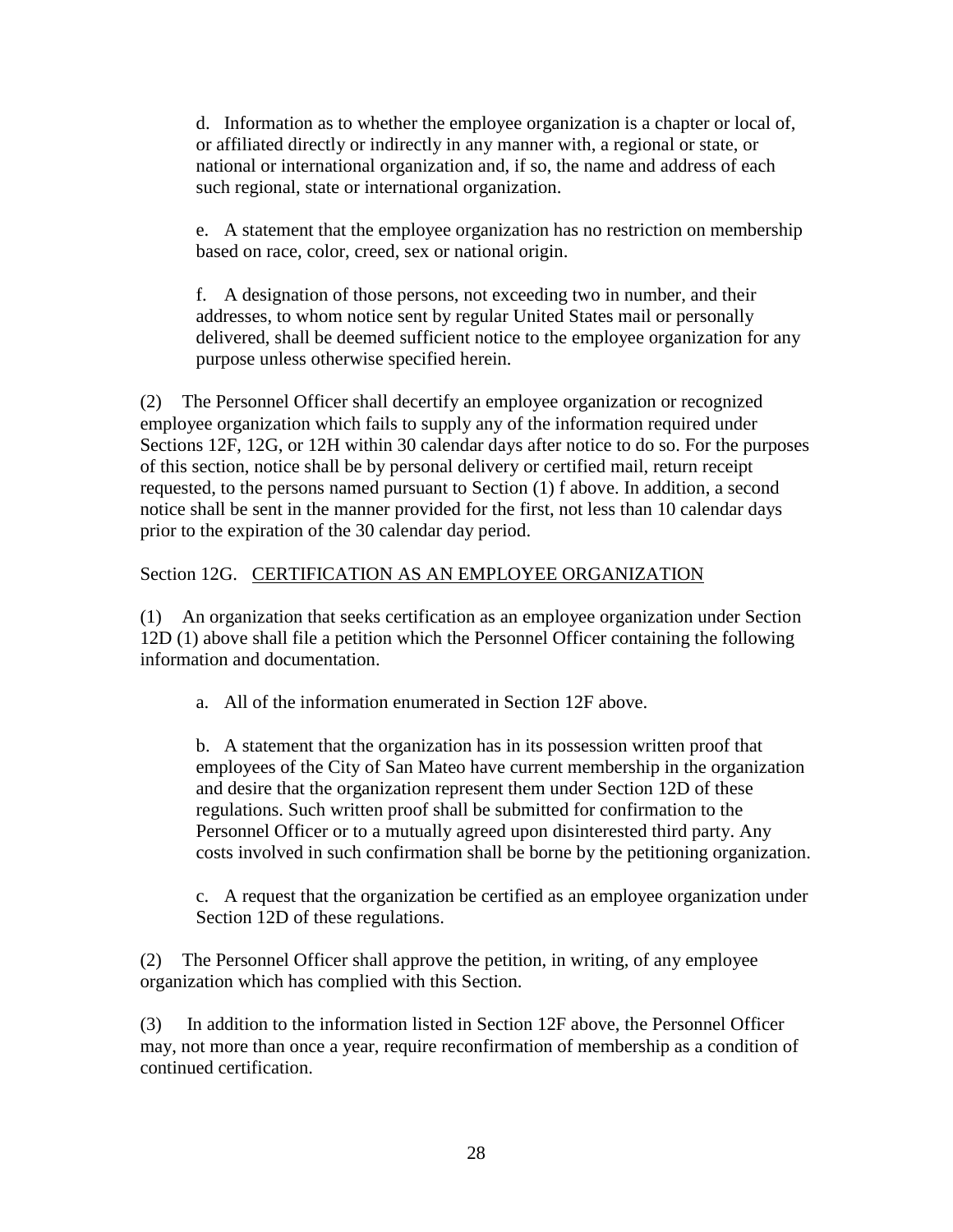### Section 12H.CERTIFICATION AS A RECOGNIZED EMPLOYEE ORGANIZATION.

(1) A Petition for Certification as a recognized employee organization for an appropriate unit for purposes of meeting and conferring may be filed with the Personnel Officer only during the months of October, November or December of each year.

(2) The Petition for Certification shall contain the following information and documentation:

a. All of the information enumerated in Section 12F above.

b. A description of the appropriate unit for which the organization seeks certification.

c. A statement that the organization has in its possession written proof, dated within 6 months of the date upon which the petition is filed, demonstrating that at least 30% of the employees in the established appropriate unit have designated the organization to meet and confer for them in their employment relations with the City. Such written proof shall be submitted for conformation to the Personnel Officer or to a mutually agreed upon disinterested third party. Any costs involved in such confirmation shall be borne by the petitioner.

(3) If the Personnel Officer determines that that the Petition for Certification meets all the requirements specified above, and that any proposed modified unit is appropriate, he shall arrange for a secret ballot election to determine which organization, if any, shall represent the appropriate unit.

(4) An organization shall be certified as the recognized employee organization for the appropriate unit if that organization receives the vote of a numerical majority (over 50%) of all employees eligible to vote in the unit in which the election is held.

# Section 12I.DECERTIFICATION OF A RECOGNIZED EMPLOYEE ORGANIZATION

(1) A Petition for Decertification may be filed with the Personnel Officer only during the 29-day window period which is less than 120 days but more than 90 days prior to the expiration date of a lawful memorandum of understanding negotiated by the public agency and the exclusive representative. Expiration date means the last effective date of the memorandum. The Petition alleging that a recognized employee organization is no longer the majority representative of the employees in an appropriate unit may be filed by an employee, a group of employees or their representatives.

(2) The Petition for Decertification shall contain the following information and documentation:

a. The name, address, and telephone number of the petitioner and a designated representative authorized to receive notices or requests for further information.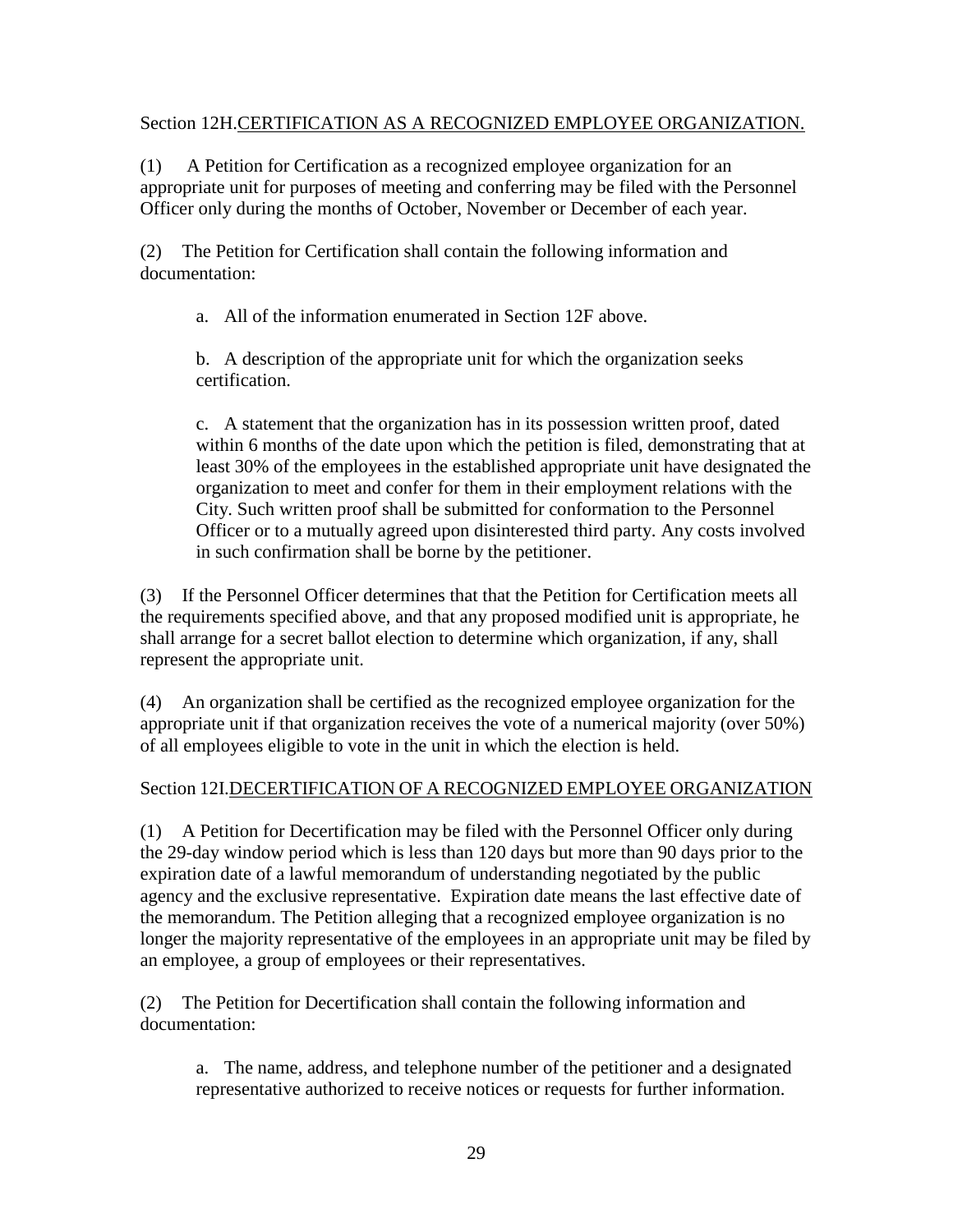b. An allegation that the recognized employee organization no longer represents a majority of the employees in the appropriate unit, and any other relevant and material facts.

c. Written proof that at least thirty percent (30%) of the employees in the unit do not desire to be represented by the recognized employee organization. Such written proof shall be dated within six months of the date upon which the petition is filed and shall be submitted for confirmation to the Personnel Officer or to a mutually agreed upon disinterested party. Any costs involved in such confirmation shall be borne by the petitioner.

(3) The Personnel Officer shall arrange for a secret ballot election to determine if the recognized employee organization shall be decertified.

(4) The recognized employee organization shall be decertified if a numerical majority (over 50%) of all the employees eligible to vote in the unit in which the election is held vote for decertification.

### Section 12J. MODIFICATION OF APPROPRIATE UNIT.

(1) A Petition for Modification of an appropriate unit, or units, may be filed with the Personnel Officer only during the 29-day window period which is less than 120 days but more than 90 days prior to the expiration date of a lawful memorandum of understanding negotiated by the public agency and the exclusive representative. Expiration date means the last effective date of the memorandum. The petition may be filed by an employee, a group of employees or their representative, or by an organization:

a. The Petition for Modification shall contain a statement, under oath, of all relevant facts in support of the proposed modified unit.

b. The Petition shall be accompanied by written proof that at least 50% of the employees within the proposed modification desire to be a separate unit or designate another employee organization to meet and confer for them in their employment relations with the City. These would be the employees who, if the proposed modification should be granted, would be moved from one representation unit to another. All petitions for unit modifications shall be accompanied by a list of all classifications to be included in the modified unit. Such written proof shall be submitted for confirmation to the Personnel Officer or to a mutually agreed upon disinterested third party. Any costs involved in such confirmation shall be borne by the petitioner.

(2) The Personnel Officer shall hold a hearing on the Petition for Modification, at which time all affected employee organizations shall be heard.

(3) The Personnel Officer shall determine, thereafter, whether the appropriate unit or units shall be modified as proposed.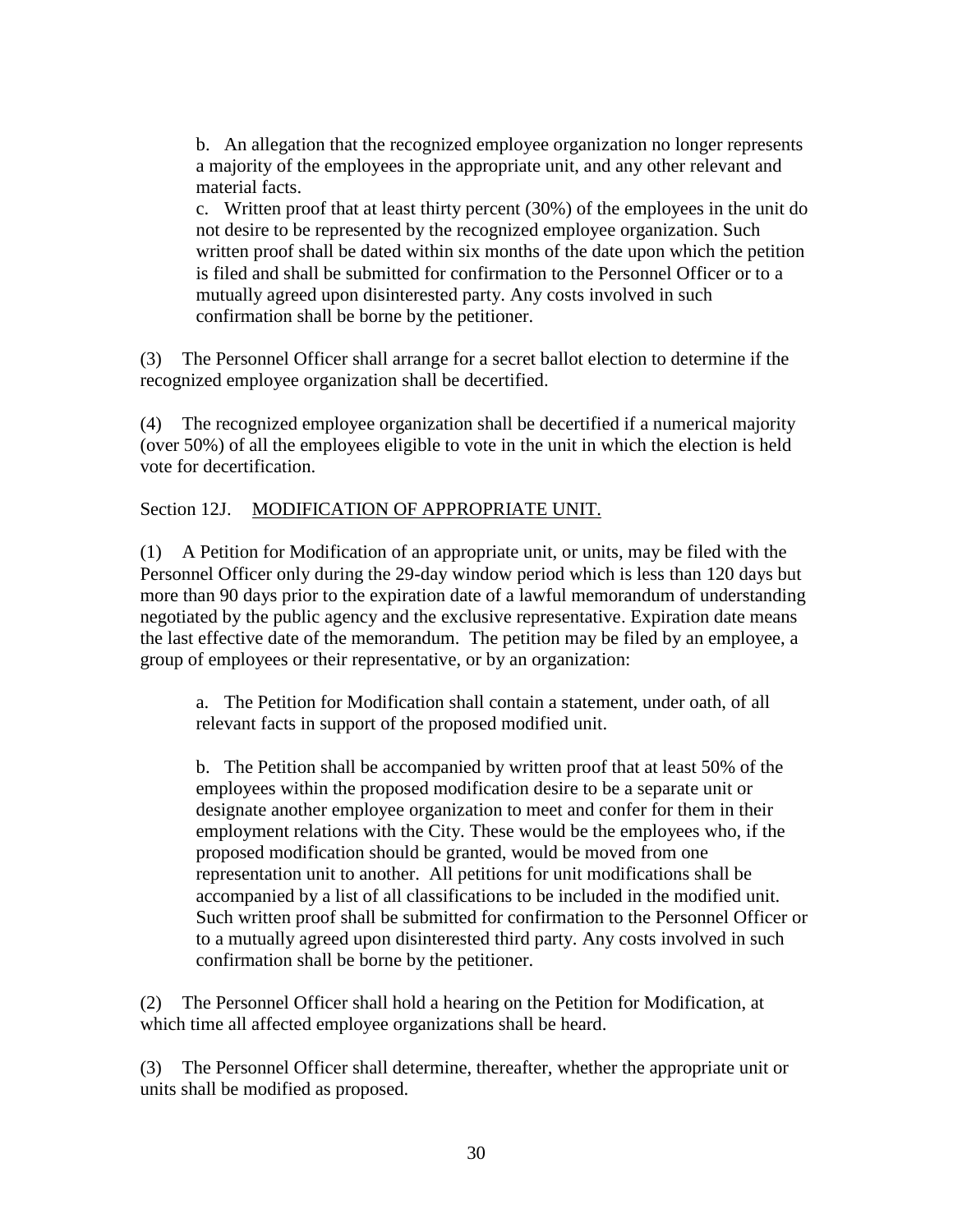(4) If the Personnel Officer determines that the proposed unit is an appropriate unit, then he or she shall follow the procedures set forth in Sections 12H and 12K for determining formal recognition rights in such unit.

# Section 12K. ELECTION PROCEDURE.

(1) If the Personnel Officer determines that a certification or decertification election is to be held, he or she shall give 30 calendar days' notice of such election to the employees in the unit concerned. Such notice shall be provided via e-mail.

(2) The Personnel Officer shall arrange for a secret ballot election to be conducted by the City Clerk, the California State Conciliation Service, the American Arbitration Association, or some other mutually agreed upon third party.

a. The presently recognized employee organization and any challenging employee organization who have met the requirements of Section 12H above shall be included on the ballot.

b. The choice of "no organization" shall also be included on the ballot.

(3) Employees entitled to vote in such election shall be those with probationary or permanent status employed in permanent positions within the unit who were employed during the pay period immediately prior to the date which is 15 days before the election, including those who did not work during such period because of illness, vacation, or authorized leaves of absence and who are employed by the City in the same unit on the date of the election.

(4) In an election involving 3 or more choices, where none of the choices received a numerical majority (over 50%) of all the employees eligible to vote in the unit in which the election is held, a run-off election shall be conducted between the two choices receiving the largest number of valid votes cast. The rules governing an initial election shall also apply to a run-off election.

(5) There shall be no more than one election, excluding any required run-off election, in a 12-month period concerning the same unit.

(6) The services of the City Clerk in conducting an election shall be free. The cost of any election proceeding shall be borne by the challenging employee organization or organizations, the names of which appear on the ballot.

# Section 12L.APPEALS OF REPRESENTATION PROCEEDINGS

Any complaint by an affected employee organization concerning a decision of the Personnel Officer made pursuant to the above Sections shall be processed in accordance with Section 2.57.050 SMMC, provided, however, that written request for appeal must be